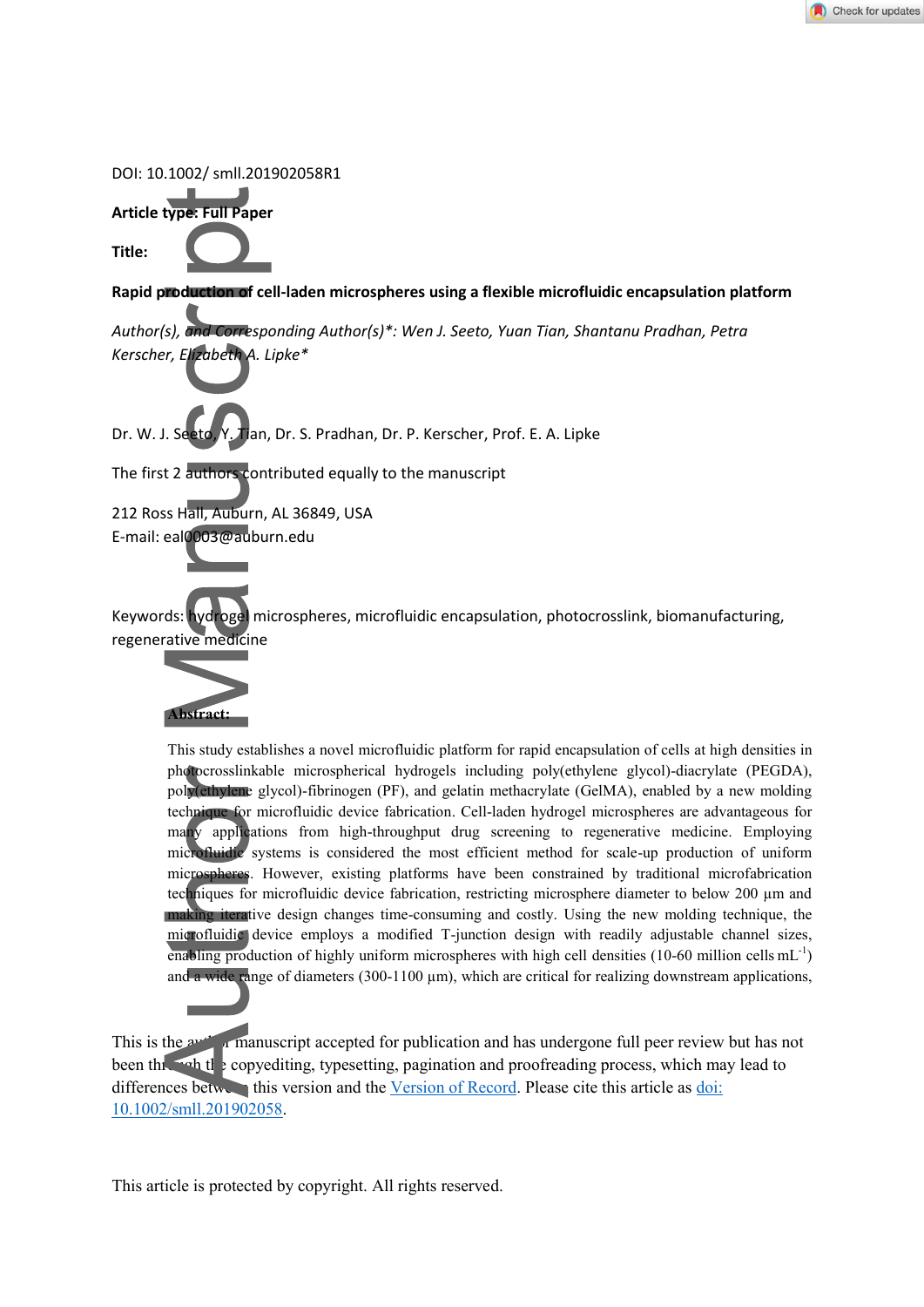through rapid photocrosslinking (≈1s per microsphere). Multiple cell types are encapsulated, are evenly distributed throughout the microspheres, and maintain high viability and appropriate cellular activities in long-term culture. This microfluidic encapsulation platform is a valuable and readily adoptable tool for numerous applications, including supporting injectable cell therapy, bioreactor-based cell expansion and differentiation, and high throughput tissue sphere-based drug testing assays.



### 1. Introduction

Hydrogel microspheres are advantageous for use in a wide range of regenerative medicine applications,<sup>[1]</sup> including 3D cell culture,<sup>[2]</sup> injectable cell delivery,<sup>[3]</sup> disease modeling,<sup>[4]</sup> cell differentiation,<sup>[5]</sup> drug delivery,<sup>[6]</sup> vaccine production,<sup>[7]</sup> and cell production.<sup>[8]</sup> Depending on the application, cells can be either encapsulated within or seeded on the surface of the microspheres, in which case they are referred to as microcarriers.

Microspheres can be fabricated using extrusion, atomization, emulsion, and microfluidics. Among these methods, emulsion and microfluidics are used more widely because they do not require the specialized equipment necessary for the other methods.[9] Although emulsion allows for scalable production and has been used successfully for mammalian cell encapsulation, [10-11] this method of microsphere production has some inherent challenges. The emulsion process can require the use of harsh chemical solvents, necessitating further processing steps to minimize the negative impact on downstream cell viability, and can be time-consuming depending on the crosslinking method.<sup>[12-13]</sup> Incorporating cells directly is also challenging; the high levels of shear stress make consistent maintenance of high cell viability during the emulsion process difficult. In addition, microspheres produced from emulsion usually have a broad size distribution which can be problematic for downstream applications where tight size distribution is critical.<sup>[14]</sup> In contrast. microfluidic approaches can precisely produce uniform microspheres with a very narrow size distribution (coefficient of variance,  $CV < 5\%$ ).<sup>[15]</sup> However, due to constraints in channel dimensions imposed by the use of photolithography for microfluidic chip fabrication, resulting microspheres typically have a maximum diameter of around 200 μm.<sup>[16]</sup> Furthermore, pressure differences and changes in flow stability within these smaller channels make it more challenging to encapsulate cells at high densities or in cell clusters, which tend to clog the microfluidic channels and junctions.<sup>[15]</sup> High cell density is critical for therapeutic cell delivery as we have shown in previous work, where millions of cells were used for large animal cell therapy.<sup>[17]</sup> To minimize the delivered volume and fabrication time while achieving the desired therapeutic dose, high cell densities were required. However, the small dimensions of microfluidic chips limit the total number of cells that can be encapsulated per time, failing to meet the needs for therapeutic cell delivery. Additionally, there are other restrictions on the applications of microspheres where larger size microspheres are desired, for example, modeling large tumors for induction of hypoxia and necrosis, providing shearprotection for bioreactor-based cell production, and improving retention of injected therapeutic cells. In addition to the limitation on channel size, the complex process of photolithography makes adjustment of the channel dimensions of microfluidic chip difficult. It requires a substantial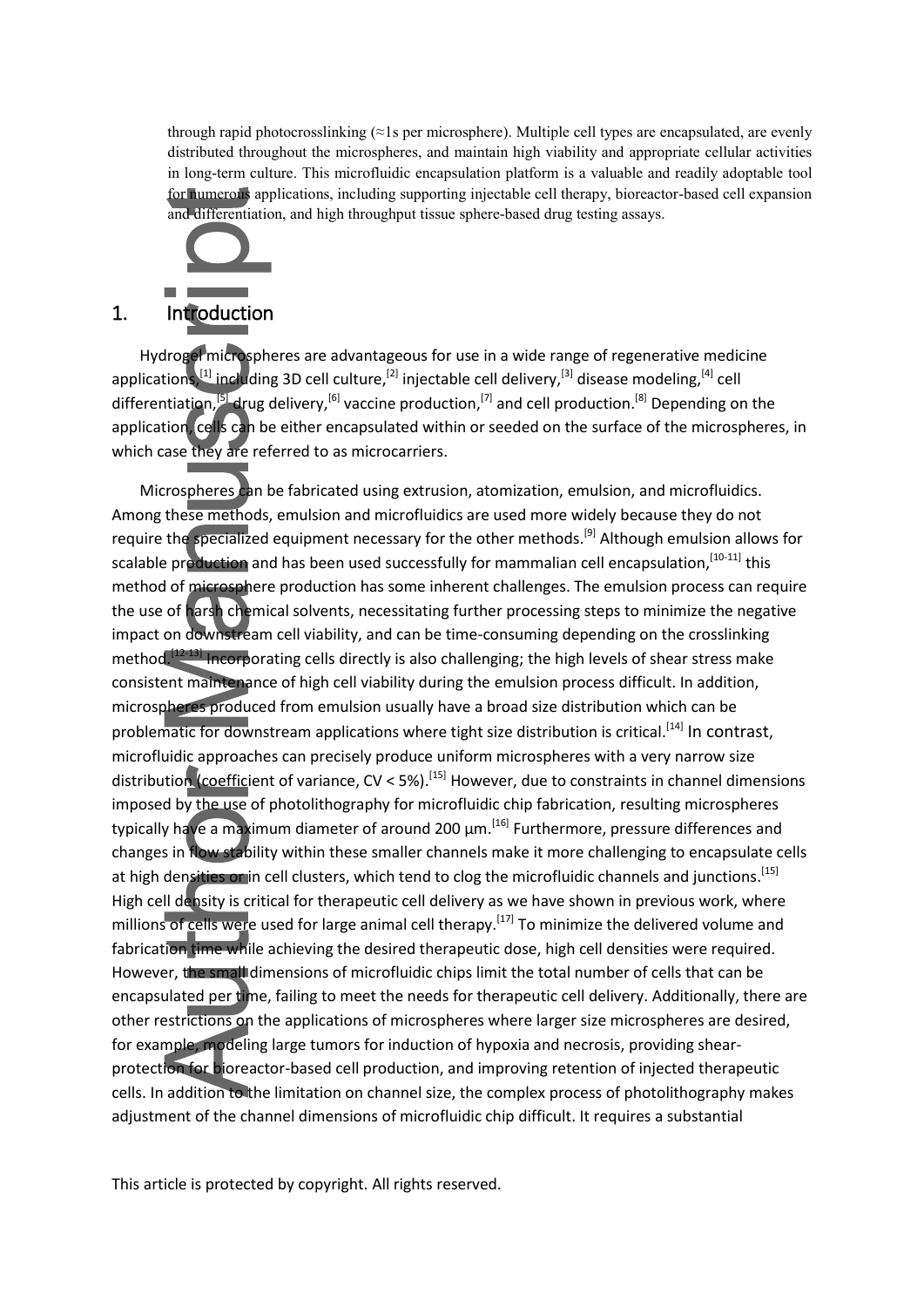investment of time and resources to produce a microfluidic chip with a different design during process optimization.

Having reported the use of hydrogel microspheres for large animal cell therapy,<sup>[17]</sup> here we present for the first time the design of the custom-built microfluidic platform that overcomes some of the challenges inherent to microfluidic cell encapsulation using standard microfluidic chips. The microfluidic device, which is the major component of the platform, leverages the use of 3D printing for scalable mold production and a custom-developed molding technique that does not require expensive reagents and facilities for photolithography. With a custom-designed T-junction and readily adjustable assembling components, the platform enables rapid production of microspheres with a wide range of diameters from 300 μm to 1100 μm. This robust platform also has the potential to be used with a variety of natural and synthetic polymers; here we have demonstrated microspheres produced with poly(ethylene glycol) diacrylate (PEGDA), poly(ethylene glycol) fibrinogen (PF), and gelatin methacrylate (GelMA) through rapid photocrosslinking. With the use of Eosin Y as the photoinitiator and a full spectrum light source, cells at high density (10-60 million cells  $mL<sup>-1</sup>$  of hydrogel precursor solution, depending on application) were encapsulated including horse endothelial colony forming cells (ECFCs), breast cancer cells, or human induced pluripotent stem cells (hiPSCs). The encapsulated cells were evenly distributed through the microspheres and maintained high viability and functional cellular activities. These results demonstrate the capabilities of this microfluidic encapsulation platform and show its potential for various regenerative medicine applications.



### 2. Results and Discussion

This study established a novel microfluidic encapsulation platform and developed a new method for microfluidic device fabrication to overcome the limitations imposed by photolithography. Deviating from traditional microfluidic chip fabrication, this study established a novel molding technique for fabricating microfluidic devices. The resulting devices employ a custom-designed Tjunction and continue to provide the important advantages of using microfluidic systems for production of hydrogel microspheres. This new molding technique supports designing microfluidic devices with a wider range of dimensions for various components, including junction geometry, channel width, and device length. The ease and flexibility provided by this technique enables quick fabrication of prototypes for ready testing and design iteration, which is beneficial for understanding the fluid dynamics of microsphere production. The established microfluidic encapsulation platform was shown to be compatible with multiple polymers and cell types, and was able to produce highly uniform microspheres with high cell densities and a wide range of diameters through rapid photocrosslinking. The encapsulated cells were evenly distributed through the microspheres and could maintain high viability and cellular activities in long-term culture post-encapsulation.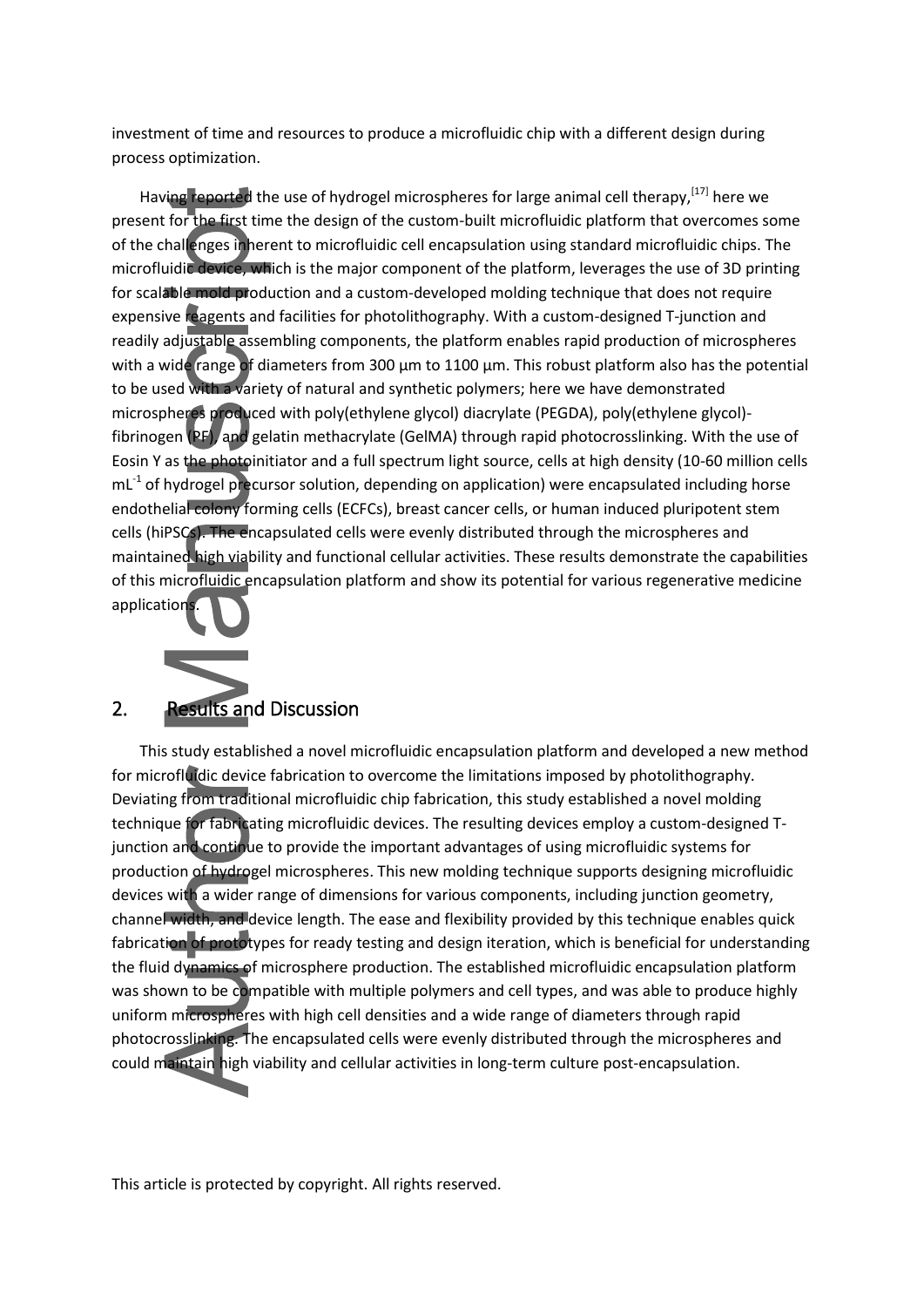### 2.1. Microfluidic encapsulation platform using a novel custom design and device molding technique

A novel microfluidic encapsulation platform was developed in this study. As shown in **Figure 1**A-B, the microfluidic encapsulation platform is composed of three syringe pumps, a collection vessel, and the novel custom-designed polydimethylsiloxane (PDMS) microfluidic device. Aqueous polymer precursor solution, the discrete phase, flows into the device through the top inlet channel and the oil, the continuous phase, flows in through the bottom channel. The flow rate of the polymer precursor and oil can be independently adjusted using two syringe pumps, providing control over the polymer precursor/oil flow rate ratio. Microspheres are formed at the T-junction due to emulsification and then photocrosslinked in the outlet channel of the microfluidic device (Video S1, Supporting Information), using a wide spectrum visible light source with a liquid light guide. At the end of the outlet, the microsphere hydrogels are washed down with and collected in media, controlled by a syringe pump.

This encapsulation platform uses a high power visible light source to perform rapid photocrosslinking, which leads to a much higher production rate. Compared to other microfluidic platforms, microspheres here have a much shorter residence time passing through the light beam. It takes approximately 1 s for photocrosslinking, whereas other platforms take up to 20 s or longer per microsphere.<sup>[18-19]</sup> As previously reported, using this platform 4 million cells were encapsulated in 400 µL of PF precursor solution in 24 minutes, resulting in approximately 1500 cell-laden microspheres with diameters of 800  $\mu$ m.<sup>[17]</sup> A range of power output (0.5 W- >3 W, 10%-100%) of the light source has been tested. In order to achieve rapid photocrosslinking, a minimum of 2.8 W cm<sup>-2</sup> light was necessary to form microspheres with stable boundaries and structural integrity, and a mirror was placed behind the device to reflect the light for higher crosslinking efficiency. Power output can be increased for photocrosslinking without affecting the microsphere size and geometry. In addition to the light source power output, many other platform parameters were established through extensive iterative testing. For example, the distance of the light source from the outlet channel was optimized to support rapid photocrosslinking while keeping heat generation low enough to maintain high cell viability. Further improvements could be achieved by the use of an LED light source.

As the major component of the platform, the microfluidic devices are fabricated using a new molding technique that is more flexible than the standard microfabrication techniques employed for microfluidic chip production. When using standard photolithography microfabrication techniques, the maximum diameter of fabricated microspheres is generally determined by the height of microfluidic channels, which is usually around 200 μm.<sup>[16]</sup> This limitation is a result of the channel height being dictated by the maximum thickness of photoresist that can be cast onto a wafer and depends on the series and choice of the photoresist. As a result, traditional microfluidic device fabrication is not suitable when microspheres with larger diameters are desired. This study overcomes the size limitation by employing a molding technique and designing a suitable T-junction in the fabrication of the microfluidic device.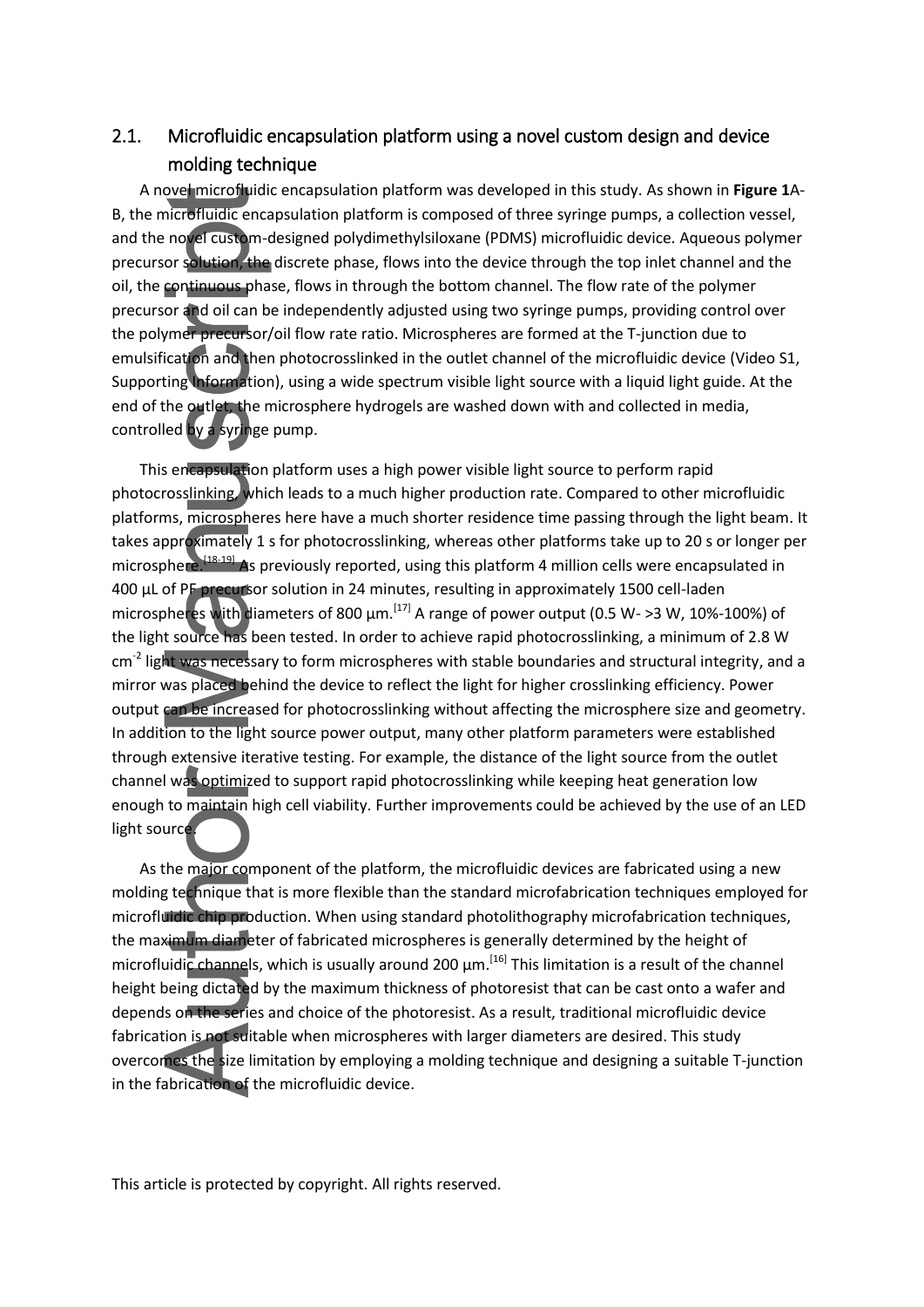The design of the microfluidic device channels is assembled with easily acquired components as shown in the Experimental Section. Numerous iterations were able to be performed in the design of the reported device due to the ease of fabrication using the molding technique. In order to hold the assembly of the channels together and control the dimension of the microfluidic device, a reusable channel mold-holding jig was designed (**Figure S1**, Supporting Information) and 3D printed (Figure 1C) with acrylonitrile butadiene styrene (ABS) filament (The 3D printable file of the jig is available upon request). The 3D printed jig is essential for consistent and scalable production of microfluidic devices. In addition, the cost of all components is relatively low (Figure 1D, detailed cost shown in Experimental Section). After the PDMS is cured, the molds of the channels can be easily removed (Figure 1E). Producing a microfluidic device with new channel dimensions takes approximately 1 hour, which allows for quick testing during prototype development. Although this molding fabrication approach may not provide the high level of consistency needed to commercially manufacture numerous identical microfluidic devices, it eliminates the need to use photolithography, making it advantageous for research groups wanting to do rapid, iterative design testing or for those who do not have ready access to expensive microfabrication facilities.

Based on iterative testing, the final design of the microfluidic device is shown in Figure 1F. The Tjunction and the channels are molded with Teflon tubes and metal wires, providing channels with a circular cross-sectional area instead of the rectangular cross-sectional area produced using photolithography. In typical T-junction designs, the two inlet channels are perpendicular to each other, with the discrete phase entering the continuous phase channel at an angle and then progressing linearly to the outlet.<sup>[20-21]</sup> Here, however, the discrete and continuous phase inlet channels are collinear with each other and the joint outlet channel is perpendicular to both inlets. When the microfluidic device is placed vertically, the collinear inlet channels can maximally exploit the density difference between two fluids to assist droplet formation, which will be discussed in the following paragraph. This unique design leverages the simplicity of the T-junction design while providing additional control over microsphere size and operational stability, typically only achieved using much more complex flow focusing microfluidic designs. In particular, manipulation of the inlet flow ratio enables control over microsphere size. This T-junction design has not to our knowledge been used before for microsphere fabrication. The top inlet channel was designed to contain a restriction segment as indicated by an asterisk. This was implemented to stabilize the precursor/oil interface prior to entering the outlet channel; without this restriction segment some of the denser precursor tends to escape from the aqueous flow into the oil phase and form unwanted droplets that sink to the bottom inlet in the vertically oriented device. Beneath the restriction segment is a conical region instead of a cylindrical region, which was introduced to eliminate the dead volume of hydrogel precursor solution. The metal wire has a tapered end that can be inserted into the Teflon tube forming the T-junction. The tapered end slightly increases the flow speed at the T-junction to aid in microsphere formation. This approach is commonly used in microfluidic flow focusing techniques<sup> [22-23]</sup> but not in standard T-junctions, where only the discrete stream (aqueous/polymer precursor) is entering the continuous stream at an angle, versus our modified T-junction design where both the continuous and discrete streams are perpendicular to the outlet channel. The metal wires have different sizes and can be easily machined to obtain desired tapered end, providing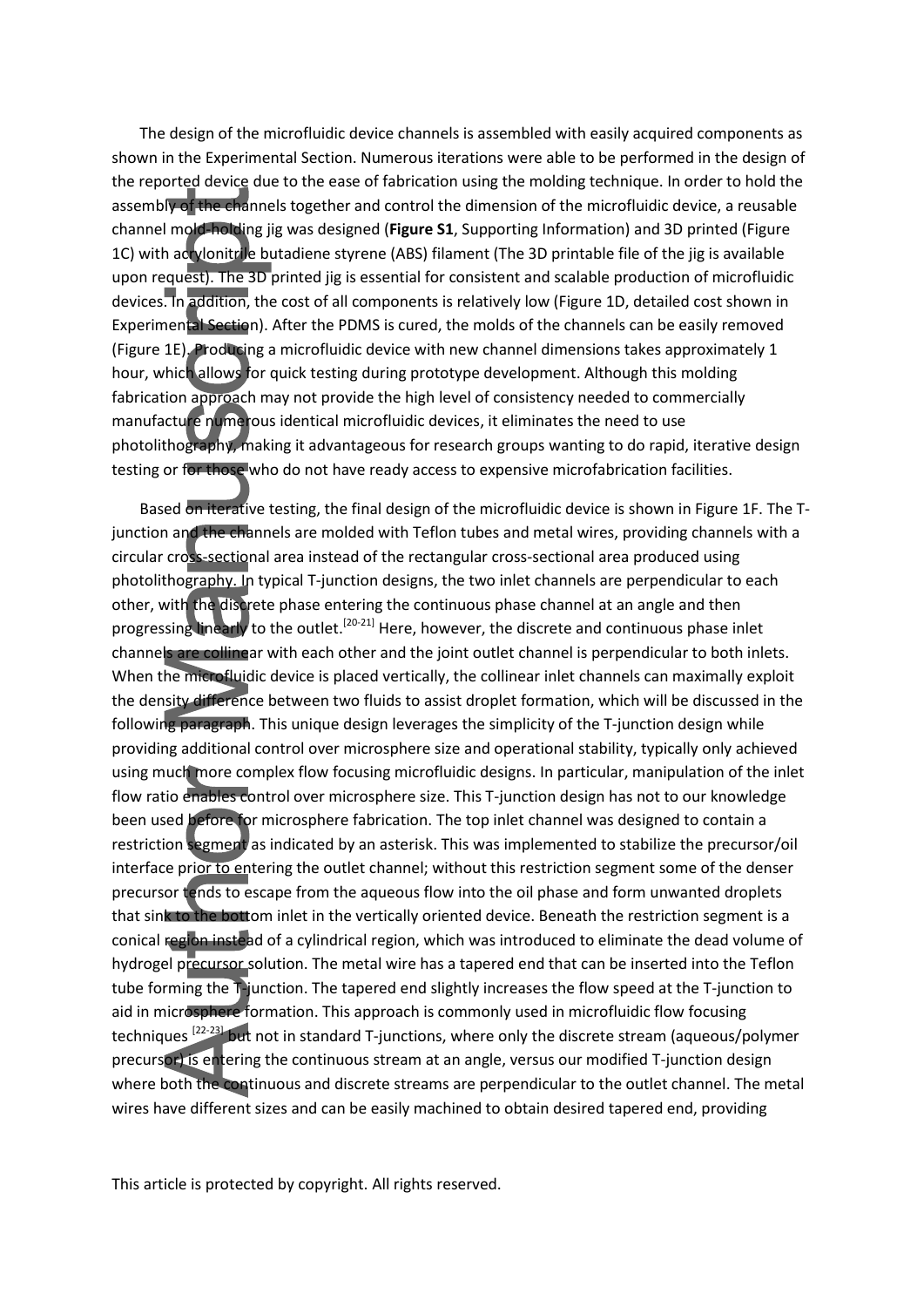flexibility in adjusting channel size and junction geometry. Since rapid photocrosslinking requires a high-power light source, the outlet channel length in this design was increased to achieve an optimal distance between the T-junction and the light source to minimize the influence of light back scattering. Previously, multiple methods were reported to prevent scattered light from reaching the junction, including embedding opaque materials in the device and reducing light power which resulted in extended crosslinking time.<sup>[24]</sup> External shielding methods combined with opaque material embedding were tested in earlier iterations of the reported platform. However, it was determined that light was traveling down the interior of the outlet channel itself. As readily facilitated by the employed molding technique, the device length was extended to 10 cm, which provided the distance between the light source and the T-junction needed to eliminate this issue.

The microfluidic device orientation within this platform is also a critical design parameter. In contrast to typical microfluidic device operation, the one in this study is orientated vertically instead of lying flat horizontally.<sup>[25]</sup> Since the channel sizes are much larger than in traditional microfluidic chips, gravity is an important factor in successful device operation and needs to be considered. According to our preliminary studies during platform development, the vertical orientation allows the less dense oil, which is flowing in from the bottom inlet, to separate the denser hydrogel precursor/cell-precursor suspension, which is flowing in from the top inlet, in a more stable manner. Combining all the new design features mentioned above, the resulting microfluidic encapsulation system is able to rapidly produce uniform microspheres with a wide range of diameters from 300  $\mu$ m to 1100 µm (Figure 1G-J) that can be used for numerous applications, including injectable cell delivery, bioreactor-based cell expansion and differentiation, and tissue sphere-based drug testing assays.

In addition to the design of the microfluidic device itself, the collection wash fluid that flows over the outlet port at the end of the device is also critical to flow stabilization. Exiting microspheres are washed down from the end of the outlet channel into the collection tube resulting in them being immediately immersed in cell culture media. Without this wash stream, accumulation of microspheres at the outlet introduces unstable flow within the upstream channels which results in wide distribution of microsphere diameter and geometry. This is a novel approach that to our knowledge has not been employed in other systems. Furthermore, such stable system flow enables the formation of a range of microsphere diameters within a range of flow rates by using a single microfluidic device design. More details will be discussed in a later section. Taken together with the novel custom-designed microfluidic device made by molding, this encapsulation platform can overcome the limitations of traditional microfluidic chip-based production and produce uniform microspheres with a wide range of diameters.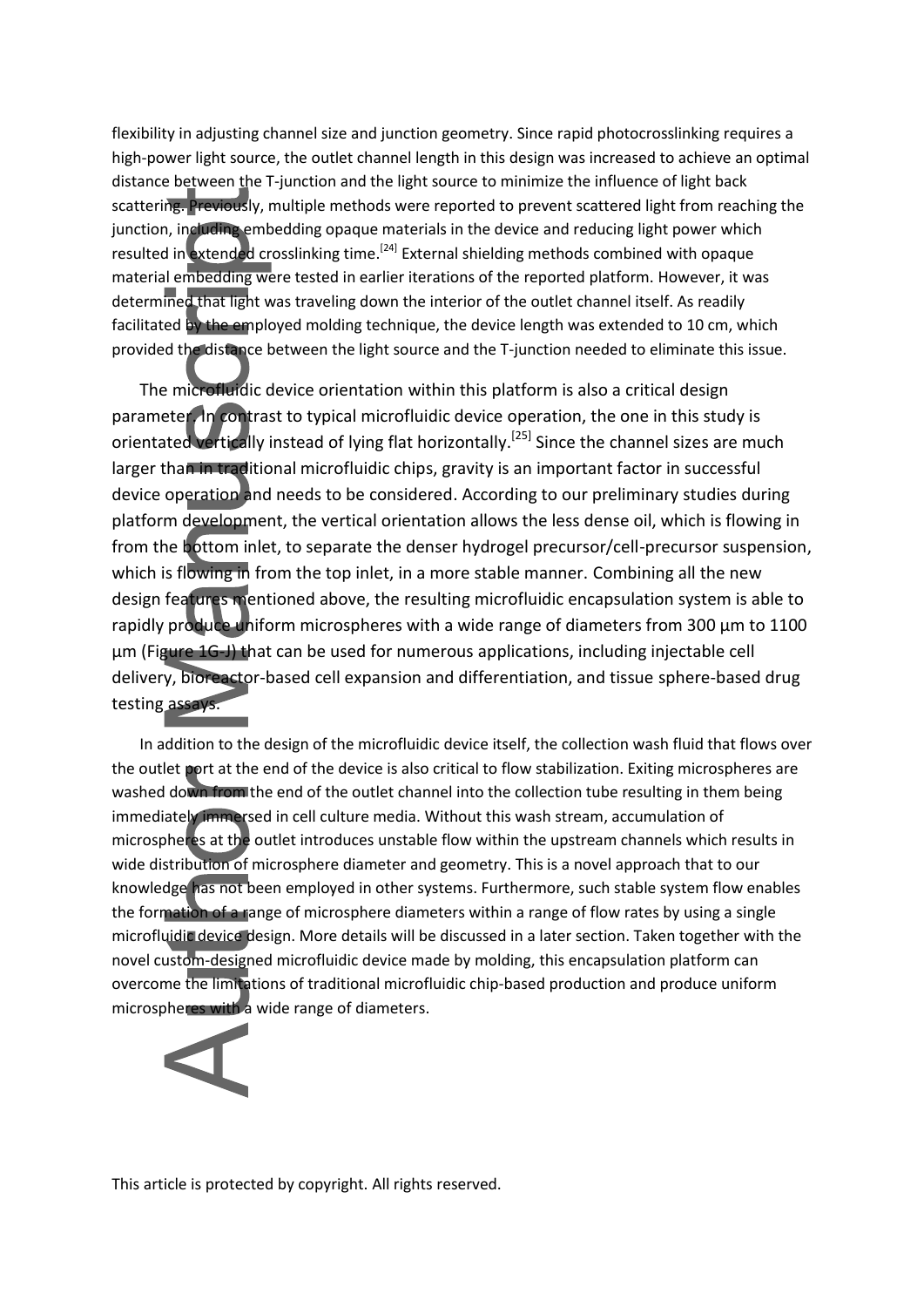## 2.2. Established microfluidic encapsulation platform is compatible with multiple photocrosslinkable polymers

Using the established microfluidic encapsulation platform, microspheres have been produced using multiple photocrosslinkable polymers that have been widely employed for various tissue engineering applications.<sup>[26-27]</sup> Here, we examined the photocrosslinkable hydrogel materials PF, GelMA, and PEGDA; these materials have been used for cancer tissue engineering,<sup>[11]</sup> cardiac tissue engineering,<sup>[28-29]</sup> and bone regeneration.<sup>[30]</sup> These polymers were selected to demonstrate the compatibility of this setup with various polymers. The presence of the acrylate groups allows crosslinking and formation of hydrogels through free-radical chemistry.[31] The photoinitiator in polymer precursor solution triggers the photocrosslinking reaction once exposed to light. Acellular microspheres were fabricated with each of these polymers; scanning electron microscopy (SEM) images of the microspheres showed the typical porous structure present in these hydrogel scaffolds (**Figure 2**A-D). [32] Using the same parameters for microsphere production, elastic moduli of microspheres formed using the three different polymers were evaluated by a compression testing (Figure 2E and F). All microspheres were observed to regain their initial geometries following compression (Video S2, Supporting Information). Elastic moduli of PF, GelMA, and PEGDA were found to be  $127.3 \pm 24.4$  Pa,  $1894 \pm 257$  Pa, and  $31,800 \pm 5,280$  Pa respectively (Figure 2G). Collectively, these results demonstrate that this microfluidic encapsulation platform has the capability to be used for producing microspheres with various polymer systems.

## 2.3. Straightforward control of microsphere diameters by varying inlet flowrates and outlet channel diameter.

In addition to fabricating microspheres with various materials, this microfluidic device also provides tight control over microsphere diameter. Based on extensive testing during platform development using multiple microfluidic device designs, the ratio of precursor to oil flow rate and outlet channel diameter were found to be the critical parameters in controlling microsphere diameter. For example, by changing the precursor: oil flow rate ratio from 1:10 to 2:9 in a microfluidic device with 750 μm outlet channel diameter, the microsphere diameter increased from 746 ± 46 μm to 788 ± 40 μm (**Figure 3**A). Similarly, microspheres increased in diameter from 811 ± 22  $\mu$ m to 951 ± 25  $\mu$ m when changing the precursor: oil flow rate ratio from 1:10 to 2:9 in the microfluidic device with 920 μm outlet channel diameter (Figure 3A). These results demonstrate the diameters of microspheres can be changed by varying just the precursor: oil flow rate ratio without changing the outlet channel diameter. Conversely, when holding the flow rate ratio constant, the resulting microspheres were bigger in size as the outlet channel diameter was increased (Figure 3A). Roundness was found to be above 0.95 for all microspheres (Figure 3B). Representative images are shown in Figure 3C-F.

In flow focusing and co-flow microfluidic chips, varying the inlet flow rate ratio is a common approach to adjust the size of the microspheres, and both experimental<sup>[33]</sup> and computational<sup>[34]</sup> studies have been done. Channel diameter is the limiting factor in determining the maximum size of produced microspheres. Because of the constraints imposed by photolithography, traditional microfluidic chip fabrication is time-consuming and has an upper limit of 200  $\mu$ m for channel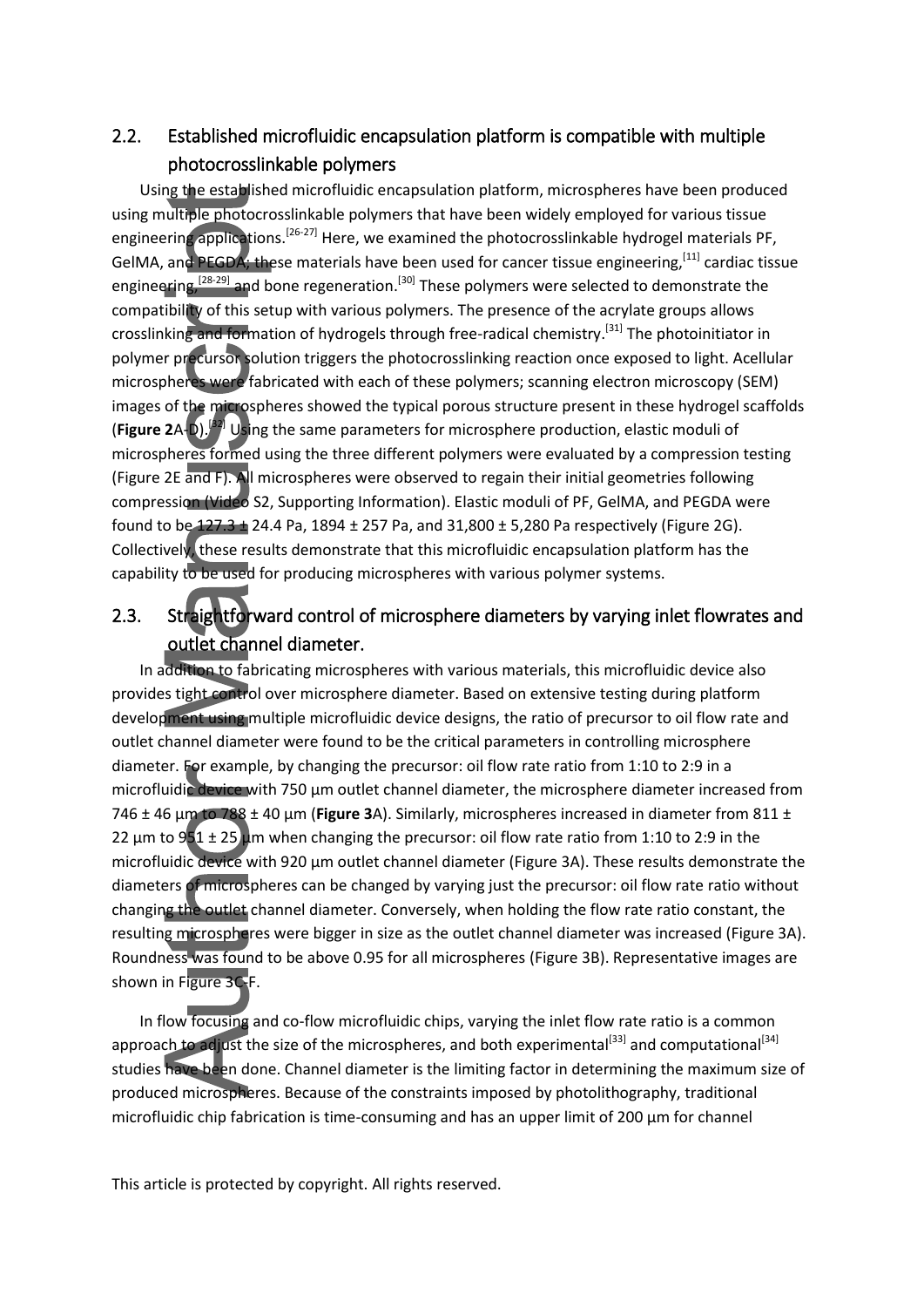diameter.<sup>[35]</sup> By employing the molding technique used here in microfluidic device fabrication, the outlet channel diameter can be altered simply by selecting a different wire size for molding. The metal wire used in molding the outlet channel is commercially available in a wide range of diameters (250  $\mu$ m – 25 mm). This is highly advantageous for maximizing the microsphere diameter options available for specific applications, providing much greater flexibility than microfabrication. Together these results show that microsphere diameter can be readily controlled by adjusting inlet flowrates and altering outlet channel diameter.

#### 2.4. Highly uniform microspheres produced within and between batches

Tight control over the size and shape of microspheres is critical for various applications, such as high-throughput drug screening,<sup>[36]</sup> cell production,<sup>[37]</sup> bioprinting using microspheres as building blocks,<sup>[38]</sup> and cell delivery.<sup>[17]</sup> For regenerative medicine, high uniformity of microspheres prepared from multiple batches is needed to ensure smooth and consistent cell delivery by injection. For highthroughput drug screening, tight control over size and shape of microspheres enables a better comparison of drug effects and reduces the number of required replicates. The microfluidic encapsulation platform presented in this study provides high uniformity of produced microspheres both between and within batches. As shown in **Figure 4**A-C, horse ECFCs were encapsulated within PF hydrogel microspheres at the high cell densities required for therapeutic cell delivery; these ECFCladen microspheres, which are shown in fluorescent green, were highly consistent. Five separately prepared batches of ECFCs-laden microspheres were analyzed quantitatively for intra- and interbatch comparison (Figure 4D); average microsphere diameter ranged from 740 µm to 793 µm between batches with low variance (CV < 2%) within each batch. For each of the five batches, average roundness was above 0.980 with a standard deviation of 0.01 between microspheres.

Moreover, cell distribution within the microspheres was also assessed. Horse ECFC microspheres were cryosectioned after encapsulation. Cells were found to be distributed evenly throughout the microsphere volume as shown in Figure 4E. Collectively, these results show that the microspheres produced by this microfluidic encapsulation platform have highly uniform size, shape, and inner cell distribution.

### 2.5. Established microfluidic platform enables encapsulation with high cell density

Encapsulation of cells at high densities and/or in clusters, rather than as single cells, creates substantial additional technical challenges, particularly in maintaining microsphere uniformity. Most studies on microfluidic encapsulation have reported producing microspheres with low cell densities,<sup>[39-40]</sup> and very few studies have been conducted using higher cell densities (1-10 million cells mL<sup>-1</sup>).<sup>[41]</sup> This limitation is due to the junction becoming clogged and/or changes in the precursor viscosity. However, producing microspheres with a high cell density is critical for many downstream applications, including delivery of sufficient numbers of cells to achieve therapeutic benefit without exceeding limitations on injection volume.

Encapsulation at high cell density for both single cells and cell clusters was tested. Following the design modifications described above for enhanced operational stability, the microfluidic device operated robustly under these challenging conditions. Single cells including horse ECFCs and MCF7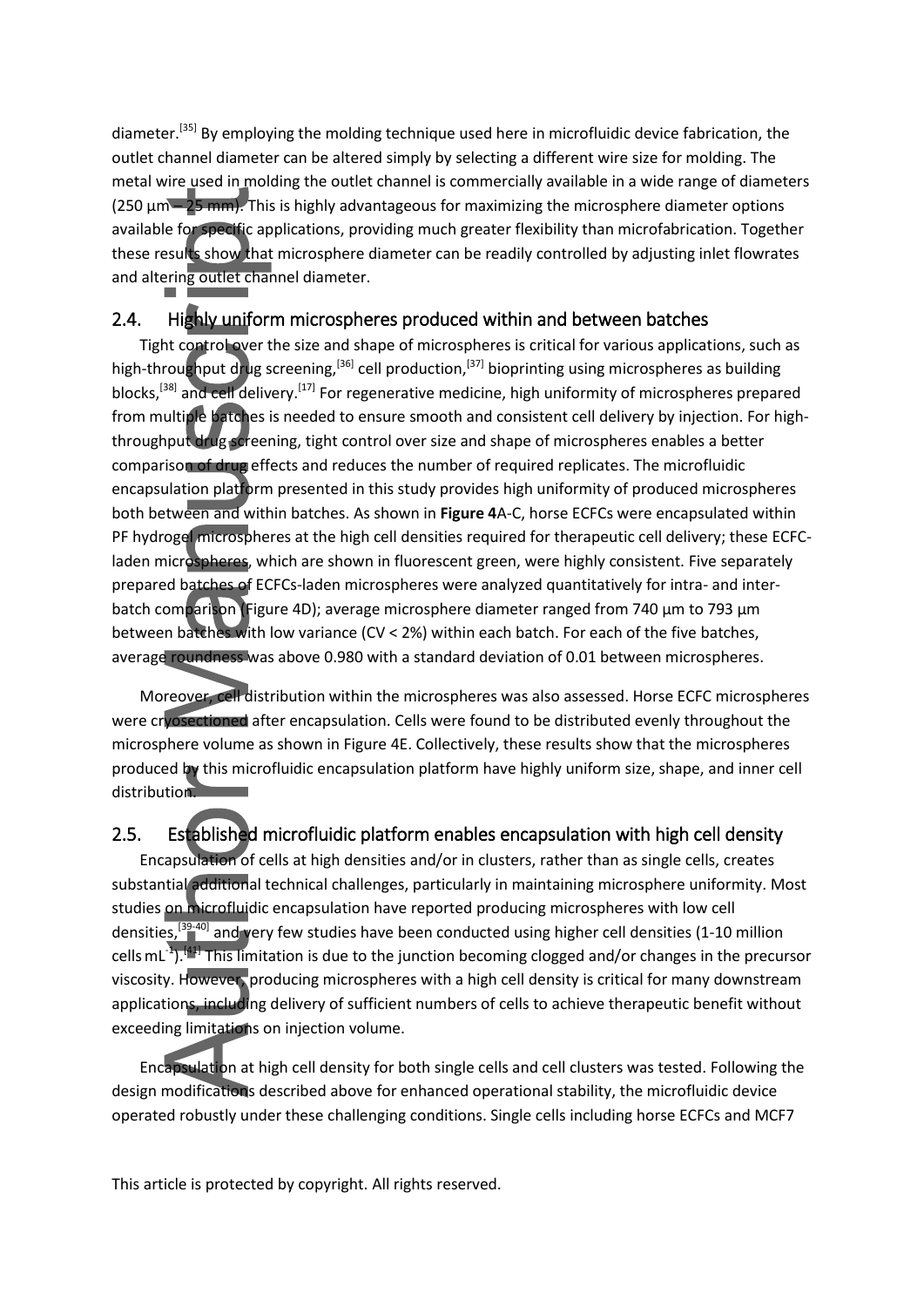cells, and clusters of hiPSC were encapsulated at 10 million cellsmL $^{-1}$ , 20 million cellsmL $^{-1}$ , and 25 million cellsmL-1, respectively (**Table 1**). The hiPSC clusters did not clog the junction. Resulting microspheres were uniform in size and shape for all encapsulation densities and had similar diameters post-encapsulation as shown in **Figure 5**A-C. Diameters of hiPSC, horse ECFC, and MCF7 microspheres were 878 ± 29 μm, 957 ± 31 μm, and 939 ± 26 μm (n>20 microspheres for each cell type), which all show low standard deviation. High degree of roundness (above 0.95) was maintained for all cell types (Figure 5D). Furthermore, MCF7 cells at 60 million cells mL<sup>-1</sup> could be encapsulated without clogging the microfluidic device and the resulting microspheres were highly uniform with diameters of 979 $\pm$  13 µm and roundness of 0.98 $\pm$  0.01 (Table 1).

Cell viability was evaluated post-encapsulation in all design iterations to assess the effect of device-associated shear stress and light exposure on the cells during encapsulation with this platform. Horse ECFCs, MCF7 cells, and MDA-MB-231 cells were found to have a high postencapsulation viability of 97  $\pm$  1%, 98  $\pm$  1%, and 97  $\pm$  1%, respectively. Microsphere encapsulated hiPSC clusters were also found to have high viability (Figure 5E). Accurate quantification without further processing to dissociate the cell clusters, which inherently reduces viability, was not possible. Results indicate that the microfluidic platform enables encapsulation at high cell densities while maintaining high cell viability. These results advance the ability to achieve commercial applications of cell-laden microspheres, such as therapeutic cell delivery, stem cell differentiation, and cancer tissue modeling.

### 2.6. Cells maintain normal cellular activities post encapsulation

Following encapsulation in the microfluidic platform, understanding the potential impact of this process on subsequent cellular function is important for downstream applications. Cells were found to maintain normal cellular activities after being encapsulated, including the ability to proliferate within the microspheres and to remodel the microsphere structure. As a proof-of-concept, horse ECFCs were encapsulated in PF hydrogel microspheres and their cellular activities were assessed, including cell outgrowth, alteration of microsphere stiffness and morphology, and cell proliferation marker expression. When culturing the ECFC-laden microspheres in collagen-coated well plates, ECFCs had round morphology upon encapsulation. Then the cells were seen to elongate and align along the edges of the hydrogel microspheres one day after encapsulation (**Figure 6**A). Generally, changes in cell morphology can be caused by external force exerted on cells from different sources, such as magnetic forces,<sup>[42]</sup> shear stress,<sup>[43]</sup> or interaction between cell adhesion molecules and their ligands.<sup>[44]</sup> Here, ECFC morphology changed through cellular binding to cell-adhesion sites provided by the fibrinogen in the PF hydrogel as shown in **Figure S3**A (Supporting Information).

On day 3, cell outgrowth from the microsphere was observed, and these cells formed a confluent layer (Figure 6B). The elastic modulus of the ECFC-laden microspheres was measured and found to increase significantly from day 1 to day 3 (Figure 6C), indicating the encapsulated cells were actively remodeling the microspheres. In-depth analysis for all cell types, although beyond the scope of this study, is ongoing for horse ECFCs,<sup>[17]</sup> breast cancer cells, and hiPSCs. Cellular activity of encapsulated cells was found to differ between cell types, as expected based on the phenotypic differences. For example, rate of remodeling and changes in elastic modulus have been observed to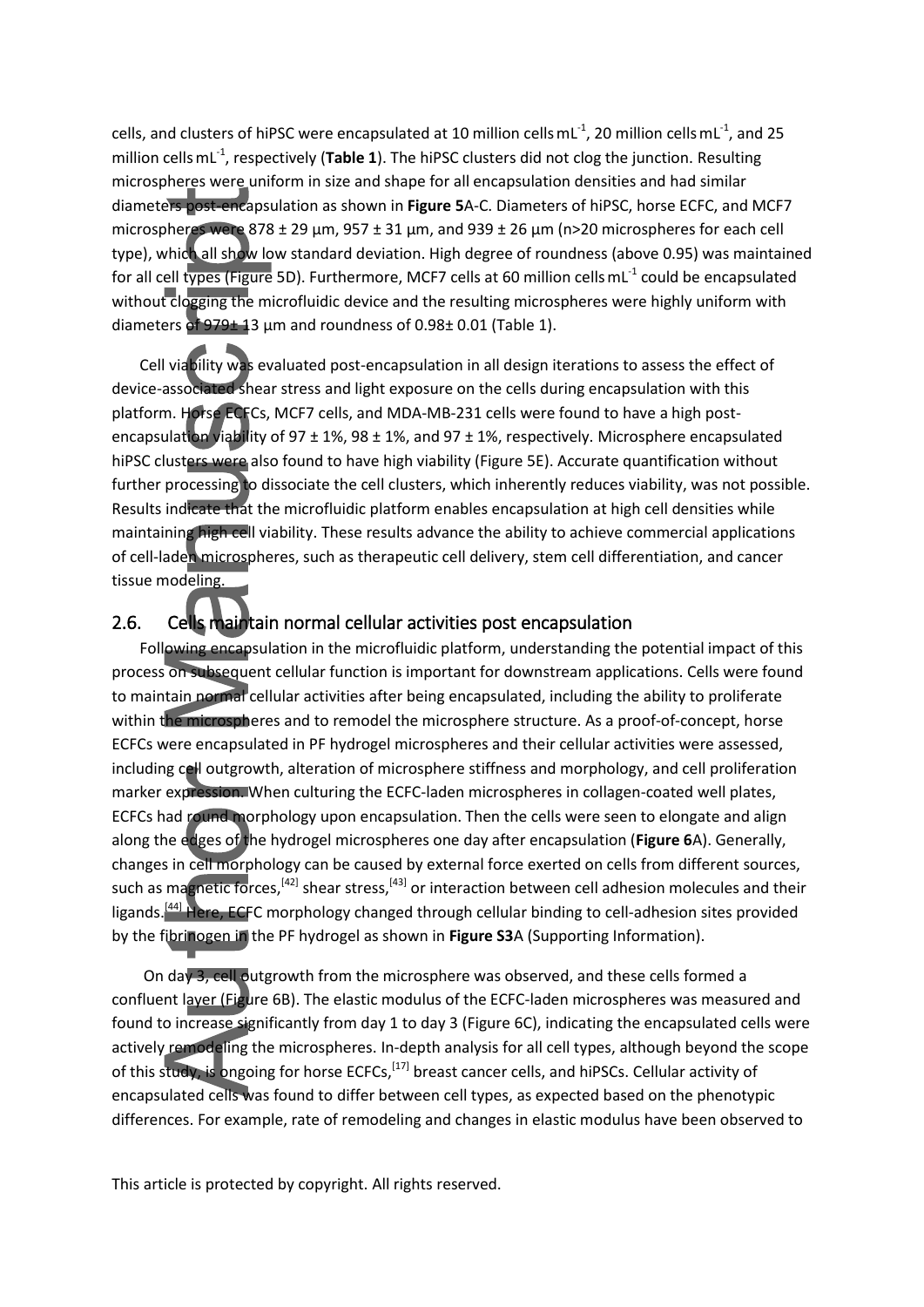be cell type dependent (results shown in Figure S2C, Supporting Information). Additionally, size and shape of the ECFC-laden microspheres from 3 batches were quantified on day 0, 1, and 3 (Figure 6D-E). Both the diameter and roundness of the microspheres decreased along with time as a result of cellular activities of the encapsulated cells. Encapsulation did not substantially impact cell proliferation; the vast majority of ECFCs continued to show positive Ki67 expression on both day 0 and day 4 post-encapsulation as shown in Figure 6F-G. Multiple batches of ECFC microspheres were maintained in culture for over one month; similar cellular growth and PF microsphere remodeling was observed over time as shown in Figure S3B (Supporting Information). Taken together, these results provide initial evidence that the cells maintain viability and basic cellular activities following encapsulation using the microfluidic platform and justify further in-depth application-specific studies.

#### 2.7. Resulting microspheres enable long term cell culture

Encapsulated cells can be cultured long-term within the microspheres. To demonstrate this, MCF7 breast cancer cells and MDA-MB-231 breast cancer cells were separately encapsulated in PF hydrogel microspheres (20 million cells mL<sup>-1</sup>) and cultured for at least one month. MCF7 cells grew as distinct local colonies with tight cell packing, as is characteristic of this cell type in 3D culture, and colonies were distributed uniformly throughout the microsphere. Colony outgrowth of MCF7 cells was observed under phase contrast microscope from day 14 to day 28 after encapsulation as shown in **Figure 7**A-C. In SEM images of the microspheres, increasing outgrowth of MCF7 cell colonies from the hydrogel material was seen over time (Figure 7E-H). Encapsulated MDA-MB-231 cells were cultured for over 38 days, with continued maintenance of cell viability (Figure 7D). Multiple cell types have been tested and were able to maintain viable for an extended period of time. Comprehensive studies of long-term culture are in progress for breast cancer cells, horse ECFCs, [17] and hiPSCs. Together, these results suggest that microspheres produced using the microfluidic encapsulation platform can be used for long term cell culture.

To meet the need for a wide range of downstream applications, the field of tissue engineering needs to be able to rapidly encapsulate mammalian cells at high cell density in uniform microspheres using clinically applicable materials with tight control over microsphere shape and size, while maintaining high cell viability and cellular phenotype. However, the commercially available systems for cell-laden hydrogel microspheres production are mainly based on electrostatically assisted spraying (or electrospray) technology. Produced cell-laden droplets are polymerized through exposure to ions in the collection solution. Limited by this polymerization approach, encapsulation systems using electrospray are limited to use with only a few types of materials, such as alginate and agarose-based materials, and polymerization time can be up to 5-10 minutes. Given the tighter control over microsphere size and more flexibility in terms of crosslinking approach and material selection, microfluidic systems have the potential to bridge the technological gap for realizing downstream commercial applications and have a competitive advantage in the marketplace. However, most microfluidic systems on the market and reported previously in the scientific literature only work with acellular materials or very low cell densities, and the resulting microspheres are small in size, which is limited by microfabrication technique used during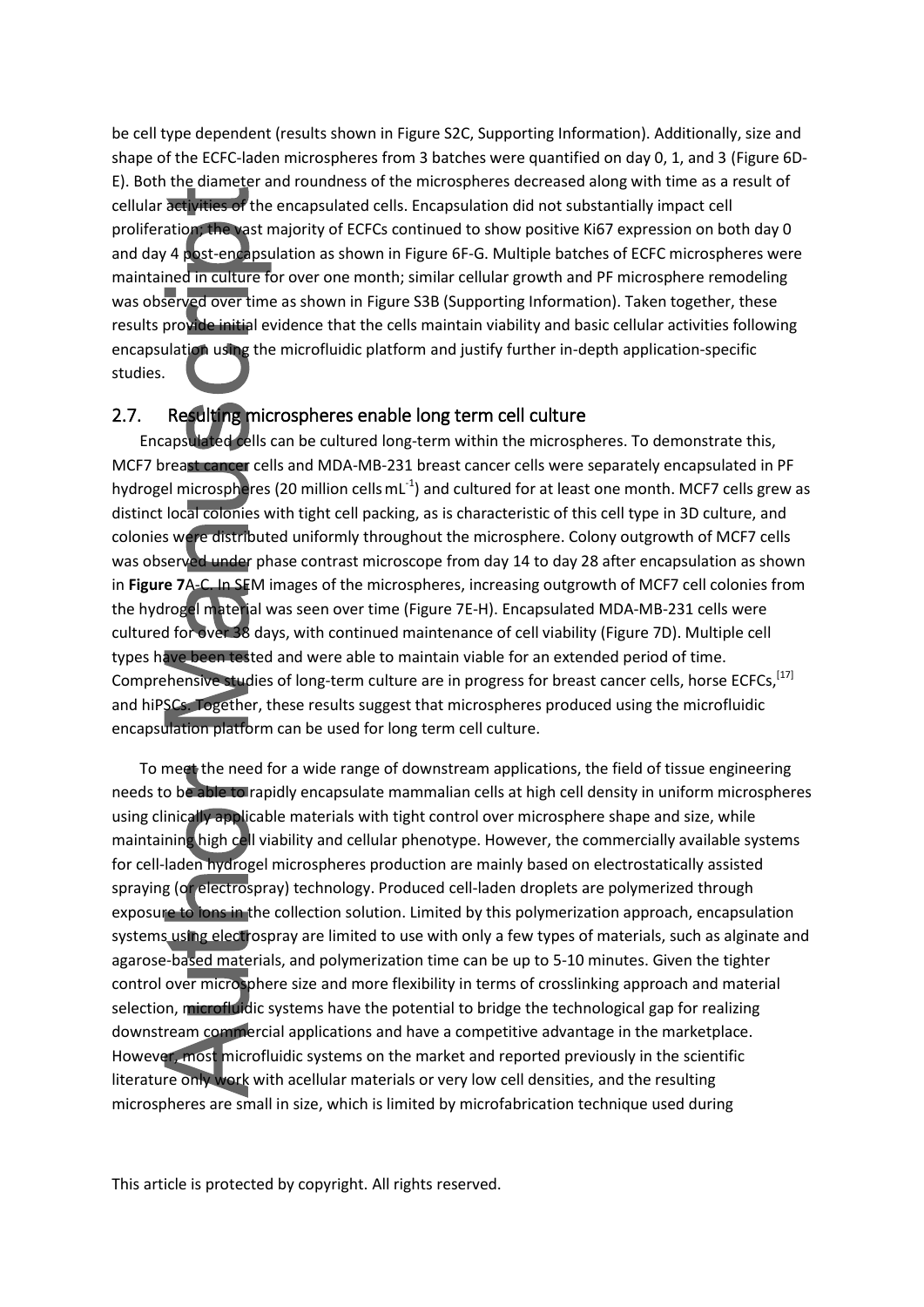microfluidic device production. Here we have described multiple advantageous features that can be employed to advance microfluidic platforms towards commercially applicable production, including rapid production rate, wide range of sizes, materials selections, cell densities, and cell types, and easy device fabrication method, making the platform to be adopted by others easily. A table comparing current encapsulation systems and the novel microfluidic platform we developed is shown in **Table 2**, and more detailed information is shown in **Table S1-3** (Supporting Information).



This study established a robust microfluidic cell encapsulation platform, including developing a new molding technique for microfluidic device fabrication (**Figure 8**). This new method overcomes the limitations imposed by traditional microfluidic chip fabrication using photolithography and provides great flexibility for altering the design of the microfluidic device. With a custom-designed Tjunction and readily adjustable channel sizes, the established microfluidic encapsulation platform is compatible with multiple polymers and cell types; furthermore it can be used to produce highly uniform microspheres with high cell densities and a wide range of diameters through rapid photocrosslinking. The encapsulated cells are evenly distributed through the microspheres and can maintain high viability and appropriate cellular activities in long-term culture. This microfluidic encapsulation platform can be a valuable tool for tissue engineered microsphere production for use in regenerative medicine applications. More studies for a thorough understanding of the fluid dynamics during microsphere production will be carried out in the future.



# 4. Experimental Section

*Cell culture*: Isolation and culture of horse endothelial colony forming cells (ECFCs) from horse peripheral blood were performed based on a method that was previously published.<sup>[51]</sup> All procedures involving animals were approved by the Auburn University Animal Care and Use Committee. ECFCs were cultured in Endothelial Cell Basal Medium-2 (Lonza) containing 5% horse serum (HyClone) and SingleQuots Kit (Lonza) at 37°C and 5% CO<sub>2</sub>. The ECFCs were seeded and expanded on collagen-coated tissue culture polystyrene flask. When ECFCs reached 90% confluency, trypsin/EDTA (Lonza) was added to detach the cells at 37°C for 50 s and was neutralized by ECFCs medium followed by centrifugation at 200 g for 5 min. ECFCs were resuspended in medium and then subcultured at a ratio of 1:6 or immediately used for experiment. Cells between passage 2-7 were used for all experiments.

MCF7 (ATCC<sup>®</sup>HTB-22<sup>™</sup>) and MDA-MB-231 (ATCC<sup>®</sup>HTB-26<sup>™</sup>) human breast cancer cells were maintained in Dulbecco's Modified Eagle's Medium (DMEM, Gibco) supplemented with 10% fetal bovine serum (FBS, Atlanta Biologicals), 1% (v/v) non-essential amino acids (Lonza), 1% (v/v)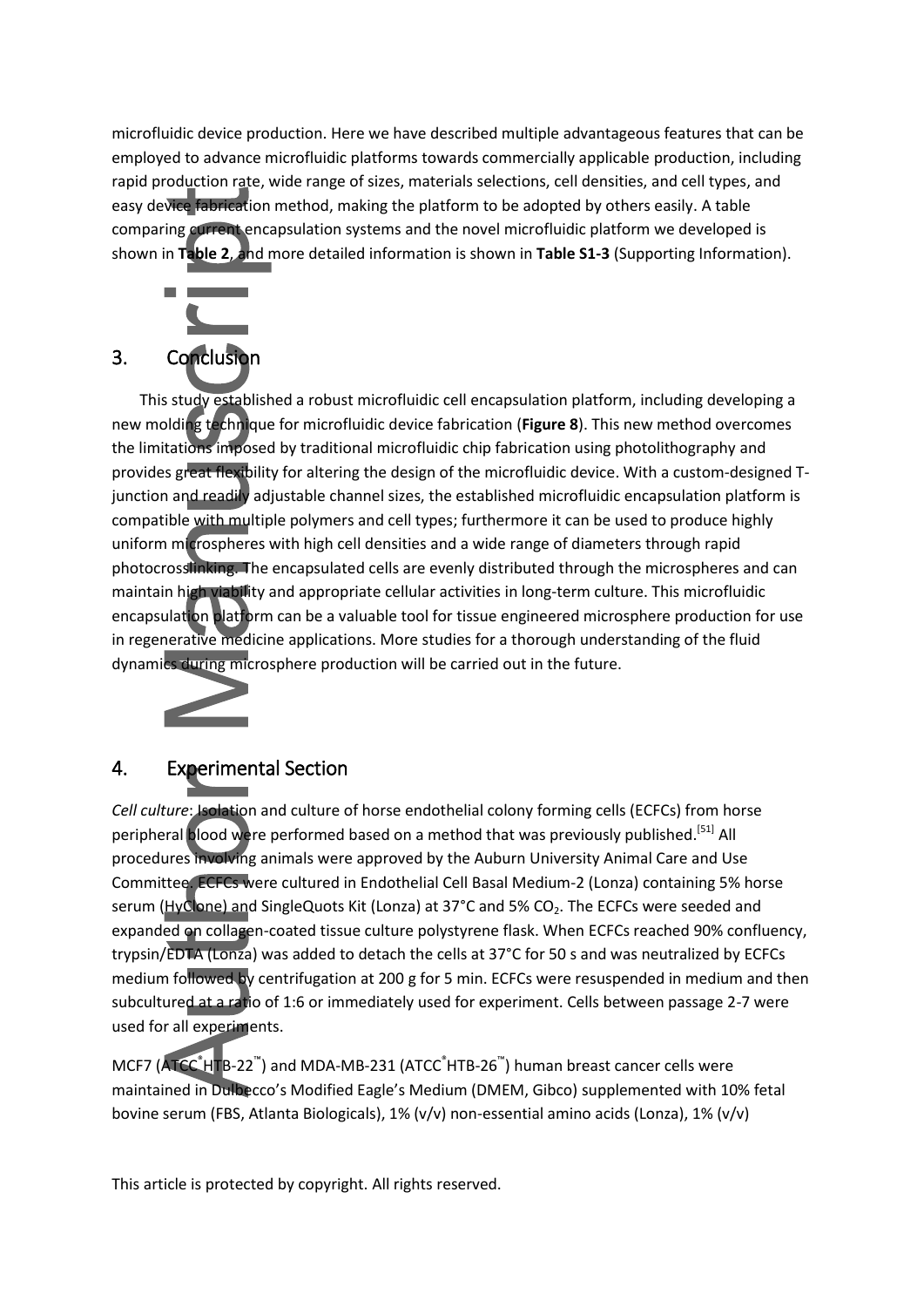penicillin/streptomycin, 1% (v/v) Glutamax (Gibco), and 1% (v/v) sodium pyruvate. Cells were expanded and dissociated with trypsin/EDTA when reaching 90% confluency.

 $\blacksquare$ 

IMR-90 Clone 1 and 19-9-11 (WiCell) human induced pluripotent stem cells (hiPSCs) were cultured on human embryonic stem cell (hESC) qualified Matrigel (Corning) using mTeSR-1 medium (Stem Cell Technologies) and passaged using Versene (Invitrogen).

*PEGDA synthesis*: Poly(ethylene glycol) (PEG, 10kDa; Sigma) was acrylated to form PEGdiacrylate(PEGDA) following a method from a previously published literature.<sup>[52]</sup> Briefly, PEG was first lyophilized, and then reacted with 0.4 M acryloyl chloride (Alfa Aesar) and 0.2 M triethyl amine (TEA, Sigma) in anhydrous dichloromethane (Acros) under argon overnight. 1.5 M  $K_2CO_3$  (Fisher) was then added, and the solution was separated into aqueous and organic phase. The organic phase was collected and dried with anhydrous MgSO<sub>4</sub> (Fisher). The PEGDA was then precipitated by cold ethyl ether, filtered, dried, and stored under argon at -20°C. The degree of acrylation was estimated to be 96.0% by NMR. PEGDA was dissolved in phosphate-buffered saline (PBS, Lonza) to 10% (w/v) prior to use.

*PEG-fibrinogen synthesis*: PEG-fibrinogen (PF) was synthesized by following a previously published method.<sup>[53]</sup> In brief, fibrinogen (Type I-S; Sigma) was dissolved in 8 M urea (Sigma) in PBS (Lonza) solution to a final concentration of 7 mg mL $^{-1}$  with pH of 7.4. Then tris(2-carboxyethyl) phosphine (Acros Organics) was added to the solution and reacted at pH of 8. PEGDA was dissolved in urea-PBS to a final concentration of 280 mgmL $^{-1}$  and then slowly added to fibrinogen solution to react for 3 hours in dark at room temperature. After reaction, PEGylated fibrinogen was precipitated with acetone, followed by centrifugation to remove acetone, and then dissolved in urea-PBS again for dialysis. The product was dialyzed in sterile PBS over 24 hours in dark at 4°C, and then stored at -80°C. Protein content was calculated to be 12.5 mg mL<sup>-1</sup> using a Pierce BCA protein assay kit (Thermo Fisher). PEGylation yield was calculated to be 98.1%.

GelMA synthesis: Methacrylated gelatin (GelMA) was synthesized following previous protocols<sup>[54-55]</sup> with modifications. Briefly, gelatin (Type B, bovine) was mixed at 5% (w/v) into phosphate buffered solution (PBS, Gibco) at 60 °C with constant stirring until fully dissolved. Methacrylic anhydride (MA) was slowly added until the target concentration was reached (15% w/v) and reacted at 60 °C for 2 h. The reaction was stopped with PBS; methacrylated gelatin was dialyzed for seven days and lyophilized for five days. Lyophilized GelMA was dissolved in deuterium oxide (Fisher Scientific) for NMR analysis. <sup>1</sup>HNMR spectra were collected using a Bruker NMR spectrometer. Before integration, phase and baseline corrections were applied to ensure accurate methacrylation calculations. GelMA was dissolved in PBS to 1.5% (w/v) and kept at 37ºC prior to use.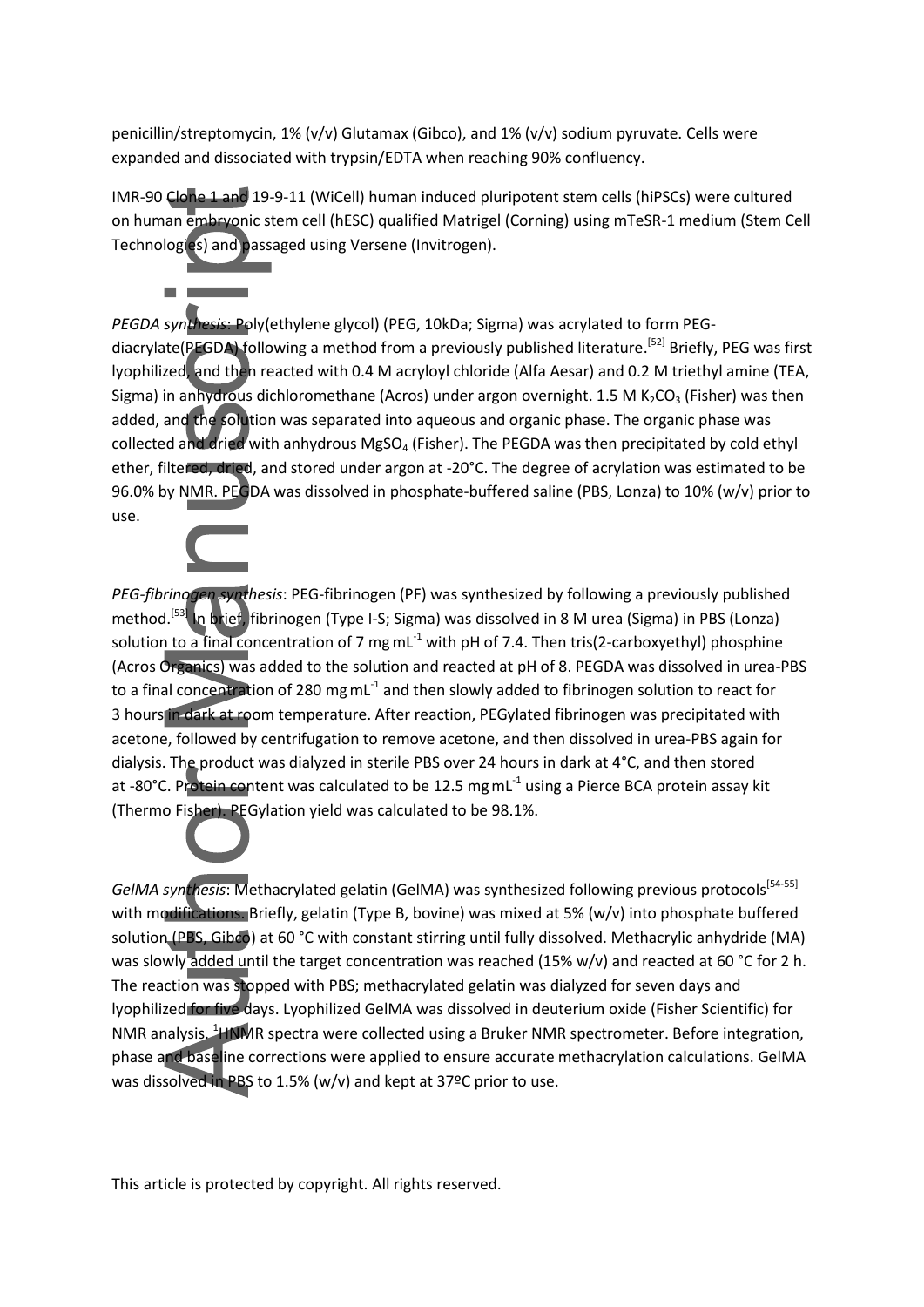*3D printed bracket for scale up production of microfluidic device*: A bracket was 3D printed to hold the mold for creating the junction and the channels for the microfluidic device. The bracket was designed in Blender 2.77 and printed using the LulzBot TAZ 5 with an acrylonitrile butadiene styrene (ABS) filament. The T-junction and the channels were molded with Teflon tubes and metal wires. To assemble the mold, two hollow Teflon tubes were inserted into the holes on the jig as shown in Figure S1 and Figure 1D. The top Teflon tube had a cylindrical end and the bottom one had a conical end for making the conical region at the junction. A metal wire was inserted into the hollow center of both Teflon tubes, and the uncovered part of the wire in between tubes could form a restriction segment. Another metal wire with tapered end was introduced through the third hole on the jig and inserted right below the conical end of the Teflon tube to make the outlet channel. The metal wires have different sizes and can be easily machined to obtain desired tapered end, providing flexibility in adjusting channel size and junction geometry. Multiple design parameters of assembled junction, including junction size, tapered end length, and outlet channel size were then checked under microscope to ensure consistency in device fabrication.

After the channels were assembled to achieve the desired junction design, the bracket was fixed on a glass using binder clips. Polydimethylsiloxane (PDMS) microfluidic device was created with Sylgard 184 silicone elastomer kit (Dow Corning) by pouring the mixture of base and cure component into the bracket, and air bubbles were removed by vacuum. Then the PDMS was cured at 70°C for 2 hours. Once the PDMS was cured, the channel molds were removed and the PDMS was extracted from the bracket. The PDMS was cleaned by sonicating in 70% ethanol before and after each use. The total cost of each microfluidic device was estimated to be \$2.90, which included the cost of all components of the channels (\$0.80 per device), the jig (\$0.16 per device), and PDMS (14 g, \$1.94 per device).



*Cell encapsulation in hydrogel microspheres*: Cell encapsulation in hydrogel microspheres was achieved through the novel microfluidic encapsulation platform. Before cell encapsulation, hydrogel precursor solution was prepared by mixing the polymer solution (PEGDA, PF, or GelMA) with 0.1% (w/v) of Pluronic F68 (Sigma), 0.1 mM of Eosin Y photoinitiator (Fisher Scientific), 1.5% (v/v) triethanolamine (Acros Organics), and 0.39% (v/v) of N-vinylpyrrolidone (Sigma). Cells including equine ECFCs, MCF7 cells, MDA-MB-231 cells, IMR90 hiPSCs, and 19-9-11 hiPSCs were detached from tissue culture flask, centrifuged, and resuspended in crosslinking precursor solution to the desired, application-specific cell density of 10-60 million cells  $mL<sup>-1</sup>$ .

Cells encapsulation and hydrogel photocrosslinking were conducted in a biosafety cabinet to keep the process sterile. The device had two inlets and one outlet where cells and hydrogel precursor mixtures were flowed from the top inlet, and mineral oil was flowed from the bottom inlet by using syringe pumps. When the two streams meet at the junction, microspheres were formed due to emulsification and the cell-encapsulated microspheres were crosslinked by a 2.8W cm<sup>-2</sup> full spectrum visible light (Prior Lumen 200). A mirror was placed behind the microfluidic device near the outlet to aid the crosslinking by reflecting the light that passed through the device. The microspheres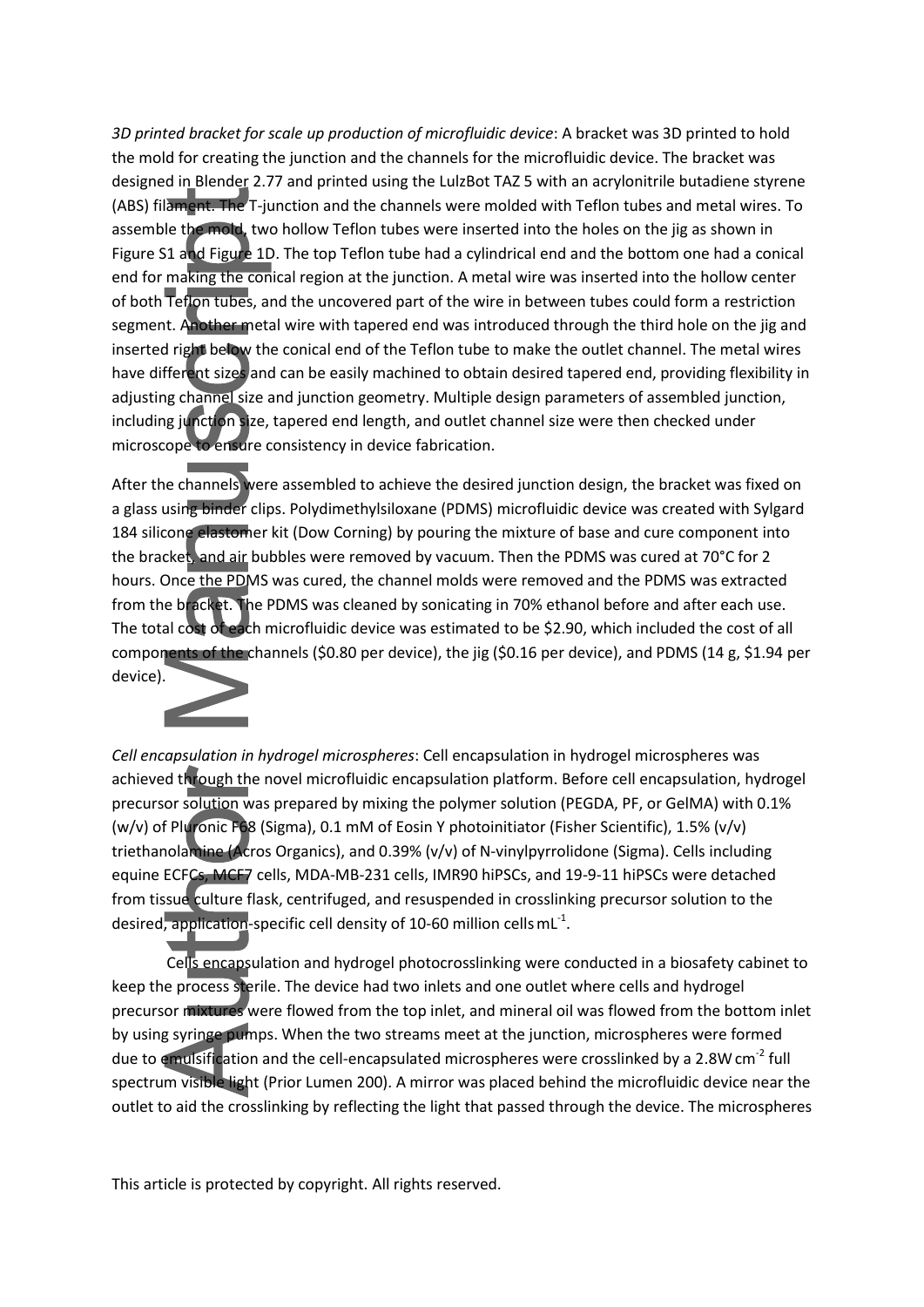were washed down from the outlet with cell media by using a third syringe pump. The microspheres were then washed twice with media by centrifugation at 200 g for 3 min to remove the residual mineral oil and cultured in well plates at  $37^{\circ}$ C and  $5\%$  CO<sub>2</sub>.

To prepare the microspheres shown in Figure 1G-J, the following experimental parameters were employed. The flow rates for mineral oil were 4, 10, 10, and 9 mL  $h^{-1}$ , respectively from G to J. The flow rates for hydrogel precursor solution were 0.8, 1, 0.5, and 1 mL  $h^{-1}$ , respectively. The flow rates for washing were 10 mL  $h^{-1}$  for all conditions. The junction diameters of microfluidic device were 240, 460, 520, and 460 µm, respectively. The outlet channel diameters of microfluidic device were 380, 960, 770, and 960 µm, respectively.

*Microsphere geometry characterization*: The uniformity of the microspheres was evaluated by measuring their maximum diameter and roundness on one and three days after cell encapsulation. Three batches of microspheres with at least 30 microspheres per batch were measured and the measurements were performed using ImageJ. Roundness measured in ImageJ is defined by **Equation 1**.

*Roundness* = 
$$
\frac{Area}{\pi \times \text{Major axis}^2}
$$
 (1)  
Uniformity was also analyzed by coefficient of variance (CV) which is defined by Equation 2.  
*Coefficient of variance* =  $\frac{Standard\ deviation}{Mean}$  (2)

*Post-cell encapsulation cell viability assay*: Cell viability after encapsulation was assessed by Live/Dead viability/cytotoxicity kit (Invitrogen). Cell-laden microspheres were incubated for 30 min with Calcein AM and Ethidium homodimer-1, and then Z-stack-images were obtained with fluorescence microscopy (Nikon Eclipse Ti). Three regions with same size (250  $\times$  250 µm) were randomly selected from each microsphere using ImageJ, and both live and dead cells were counted through the optical slices along the z-axis for approximately 550  $\mu$ m.

*Scanning electron microscopy*: The ultrastructural features of the microspheres and the cell-laden microspheres were visualized through scanning electron microscopy (SEM). Microspheres were washed with PBS, fixed with 4% glutaraldehyde (Electron Microscopy Sciences) for 1 hour and then fixed with 2% osmium tetroxide (Electron Microscopy Sciences) for 1 hour, all at room temperature. The fixed microspheres were frozen in liquid nitrogen for 2 minutes and then dried in a freeze dryer (Labconco). Dried samples were mounted on carbon taped-aluminum stubs, sputter-coated with gold (Pelco SC-6 sputter coater) and imaged using scanning electron microscope (JEOL JSM-7000F).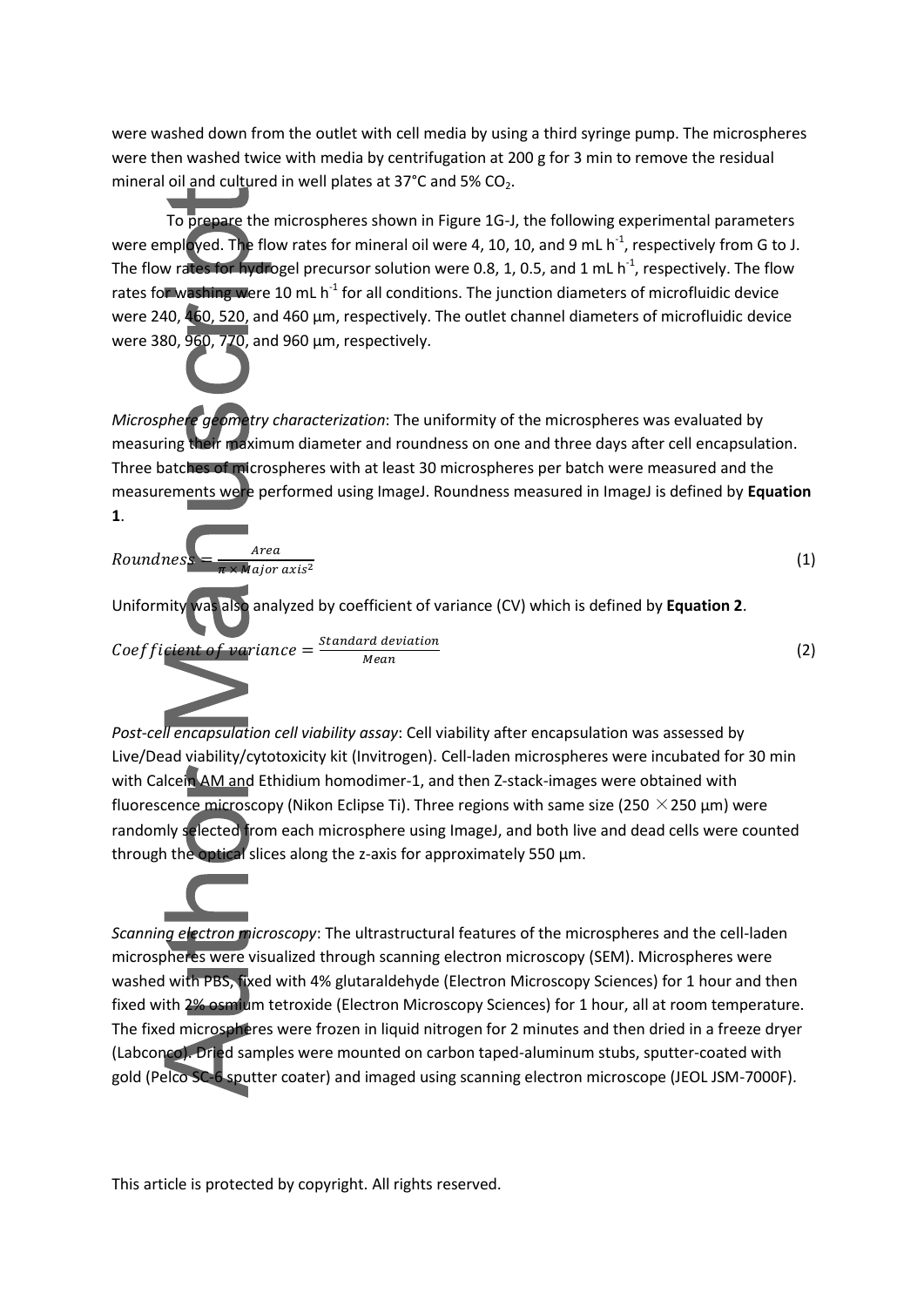*Microsphere stiffness*: In order to measure the Young's modulus of the hydrogel microspheres, they were subjected to compression testing under physiological conditions using MicroSquisher (CellScale). Briefly, cell-laden hydrogel microspheres were loaded onto the MicroSquisher platform maintained at 37°C in PBS, preconditioned for compression testing and made to undergo cycles of compression and relaxation at a rate of 2.5  $\mu$ m s<sup>-1</sup> for a minimum of 15% strain. The forcedisplacement data obtained from the stress were converted to stress-strain curves and the lower portion of the curve (5-15% strain) was used to estimate the Young's moduli of microspheres.

*Immunocytochemistry*: Encapsulated horse ECFCs were evaluated for the expression of cell proliferation maker Ki67 with indirect immunofluorescence assay (IFA). Microspheres cryosection containing ECFCs were fixed with 4% paraformaldehyde (PFA) solution and rinsed with PBS solution. ECFCs were then permeabilized with PBS-T containing 0.2% Triton X 100 (Sigma) in PBS for 30 minutes and blocked with 3% FBS at 4ºC overnight. The encapsulated cells were then incubated at room temperature for 2 hours with primary antibody solution which was rabbit anti-Ki67 (Abcam) at 1:100 dilution in 3% FBS solution. After incubation, cells were washed with PBS-T before applying secondary antibody. Alexa Fluor 680-conjugated goat anti-rabbit IgG diluted at 1:200 in 3% FBS solution was used as secondary antibody and incubated with cells at room temperature in dark for 2 hours. Cells were counterstained with DAPI, washed with PBS, mounted with ProLong Gold antifade reagent (Life technologies), and imaged with fluorescent microscopy.

*Statistical analysis*: All data were presented as mean ± standard deviation (SD). All statistical analysis was performed using Minitab 17 Statistical Software (Minitab Inc.). After verifying equal variances using F-test, Student's t-test was performed to evaluate statistical significance between two groups. After checking for normality of distribution, one-way analysis of variance (ANOVA) followed by the Tukey-Kramer honest significant difference (HSD) test was performed to evaluate statistical significance between multiple groups. Statistical significance was declared if p<0.05.

### **Supporting Information**

Supporting Information is available from the Wiley Online Library or from the author.



*Y.T. and W.J.S. contributed equally to this work. The authors wish to thank Dr. Anne Wooldridge from College of Veterinary Medicine for critical input on the development of the injectable cell delivery approach and Mr. Brennen Reece for providing the microfluidic platform illustration. The authors acknowledge funding support, in part, from the American Heart Association [AM HEART-14SDG18610002 (W.J.S., Y.T., and E.A.L.), the National Science Foundation Chemical, Bioengineering,*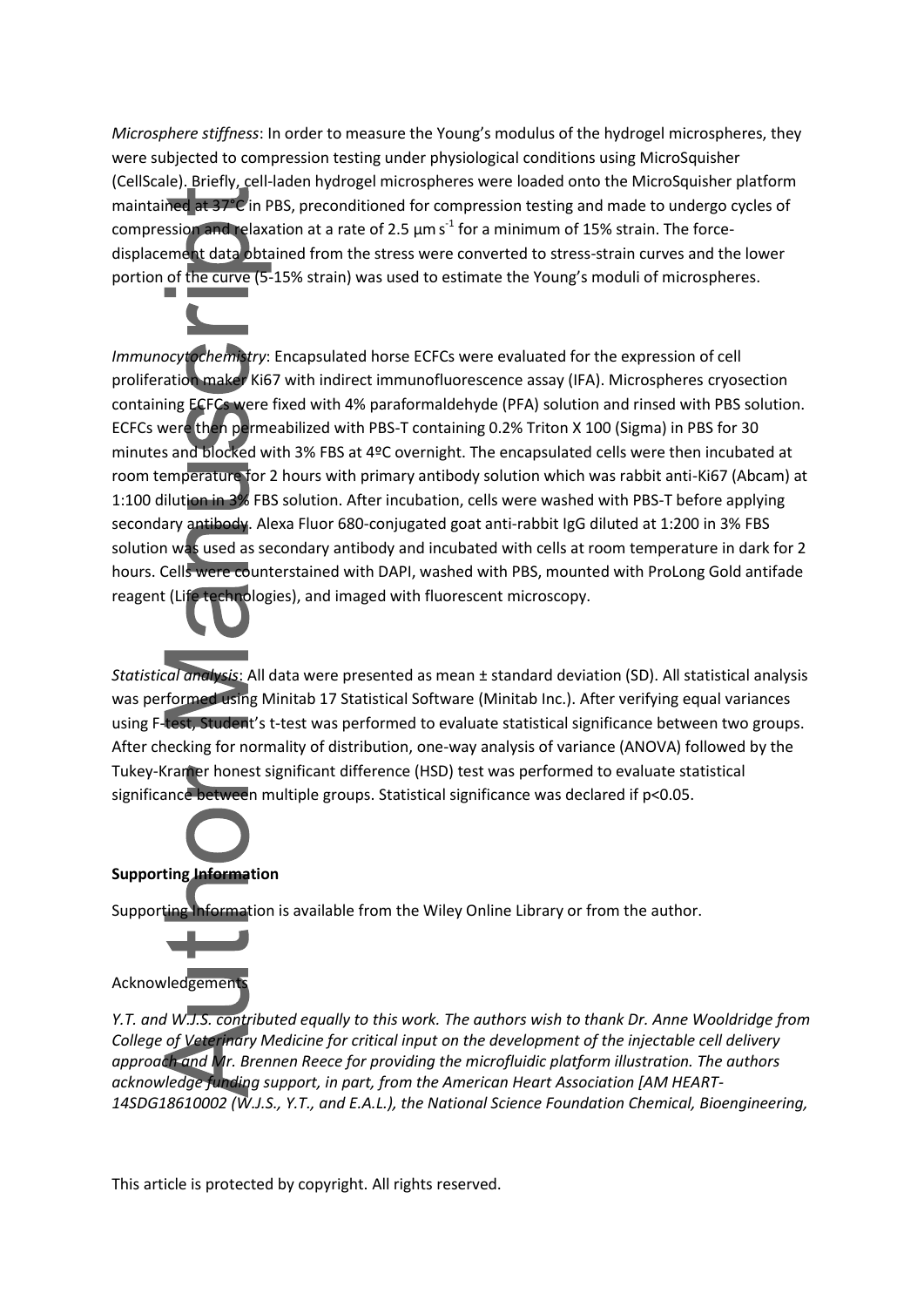*Environmental, and Transport Systems program [NSF-CBET-1150854 (E.A.L., P.K.)], Auburn University Research Initiative in Cancer (AURIC) (S.P.), and AL EPSCOR (P.K.).* 

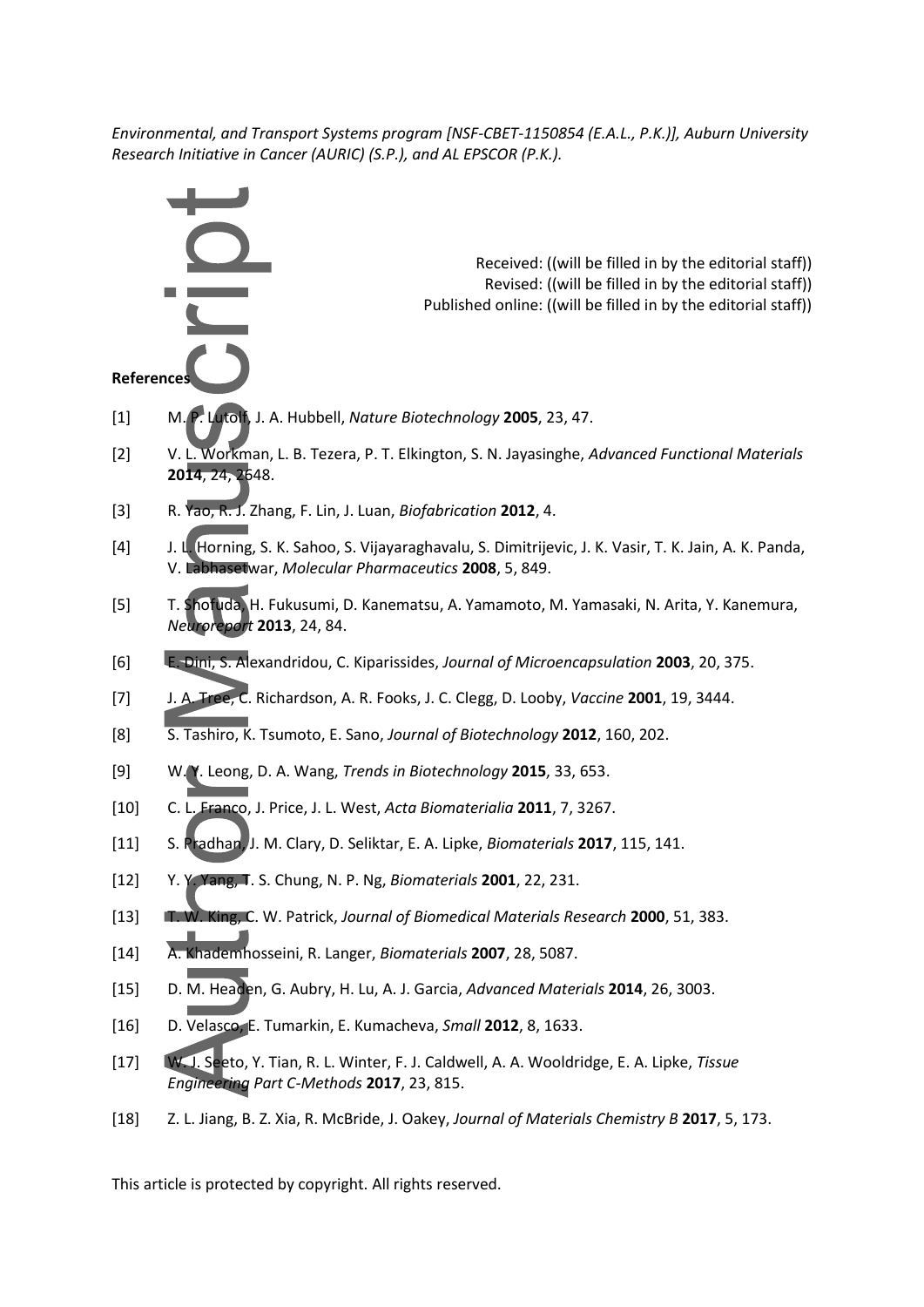- [19] X. Zhao, S. Liu, L. Yildirimer, H. Zhao, R. H. Ding, H. N. Wang, W. G. Cui, D. Weitz, *Advanced Functional Materials* **2016**, 26, 2809.
- [20] D. Baah, T. Floyd-Smith, *Microfluidics and Nanofluidics* **2014**, 17, 431.
- [21] J. H. Xu, S. W. Li, J. Tan, G. S. Luo, *Microfluidics and Nanofluidics* **2008**, 5, 711.
- [22] H. Kim, D. W. Luo, D. Link, D. A. Weitz, M. Marquez, Z. D. Cheng, *Applied Physics Letters* **2007**, 91.
- [23] S. L. Anna, N. Bontoux, H. A. Stone, *Applied Physics Letters* **2003**, 82, 364.
- [24] S. Wang, A. Bruning, O. Jeon, F. Long, E. Alsberg, C. K. Choi, *Biomicrofluidics* **2018**, 12.
- [25] J. Clausell-Tormos, D. Lieber, J. C. Baret, A. El-Harrak, O. J. Miller, L. Frenz, J. Blouwolff, K. J. Humphry, S. Koster, H. Duan, C. Holtze, D. A. Weitz, A. D. Griffiths, C. A. Merten, *Chemistry & Biology* **2008**, 15, 427.
- [26] K. T. Nguyen, J. L. West, *Biomaterials* **2002**, 23, 4307.
- [27] D. Seliktar, *Science* **2012**, 336, 1124.
- [28] P. Kerscher, J. A. Kaczmarek, S. E. Head, M. E. Ellis, W. J. Seeto, J. Kim, S. Bhattacharya, V. Suppiramaniam, E. A. Lipke, *Acs Biomaterials Science & Engineering* **2017**, 3, 1499.
- [29] S. R. Shin, C. Zihlmann, M. Akbari, P. Assawes, L. Cheung, K. Z. Zhang, V. Manoharan, Y. S. Zhang, M. Yuksekkaya, K. T. Wan, M. Nikkhah, M. R. Dokmeci, X. W. Tang, A. Khademhosseini, *Small* **2016**, 12, 3677.
- [30] C. Sonnet, C. L. Simpson, R. M. Olabisi, K. Sullivan, Z. Lazard, Z. Gugala, J. F. Peroni, J. M. Weh, A. R. Davis, J. L. West, E. A. Olmsted-Davis, *Journal of Orthopaedic Research* **2013**, 31, 1597.
- [31] G. Odian, *Principles of polymerization*, John Wiley & Sons, **2004**.
- [32] N. Annabi, J. W. Nichol, X. Zhong, C. D. Ji, S. Koshy, A. Khademhosseini, F. Dehghani, *Tissue Engineering Part B-Reviews* **2010**, 16, 371.
- [33] J. H. Xu, S. W. Li, J. Tan, Y. J. Wang, G. S. Luo, *Aiche Journal* **2006**, 52, 3005.
- [34] M. M. Dupin, I. Halliday, C. M. Care, *Physical Review E* **2006**, 73.
- [35] J. C. McDonald, D. C. Duffy, J. R. Anderson, D. T. Chiu, H. K. Wu, O. J. A. Schueller, G. M. Whitesides, *Electrophoresis* **2000**, 21, 27.
- [36] E. Brouzes, M. Medkova, N. Savenelli, D. Marran, M. Twardowski, J. B. Hutchison, J. M. Rothberg, D. R. Link, N. Perrimon, M. L. Samuels, *Proceedings of the National Academy of Sciences of the United States of America* **2009**, 106, 14195.
- [37] C. Kropp, D. Massai, R. Zweigerdt, *Process Biochemistry* **2017**, 59, 244.
- [38] V. Mironov, R. P. Visconti, V. Kasyanov, G. Forgacs, C. J. Drake, R. R. Markwald, *Biomaterials* **2009**, 30, 2164.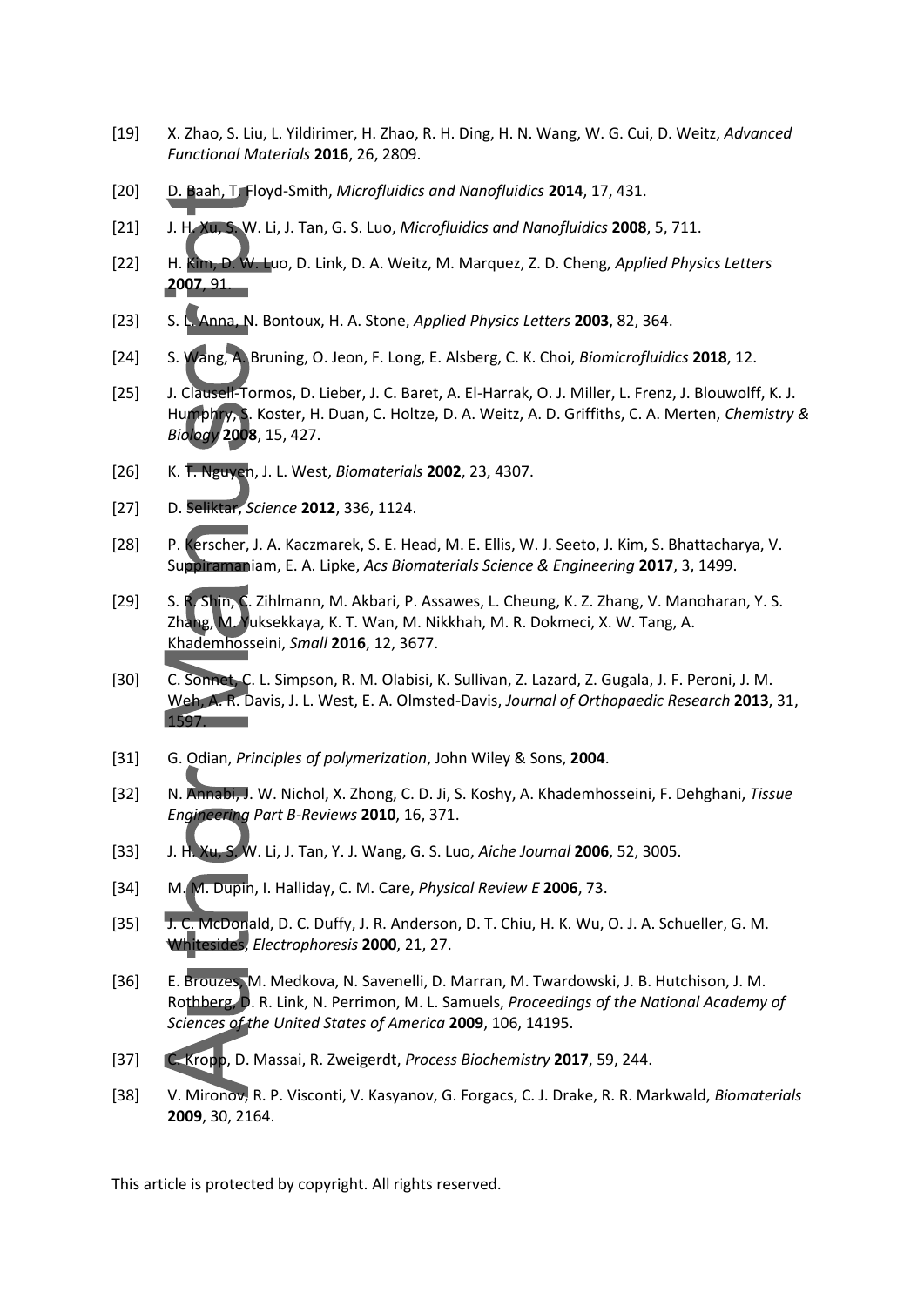- [39] C. H. Choi, J. H. Jung, Y. W. Rhee, D. P. Kim, S. E. Shim, C. S. Lee, *Biomedical Microdevices* **2007**, 9, 855.
- [40] S. Koster, F. E. Angile, H. Duan, J. J. Agresti, A. Wintner, C. Schmitz, A. C. Rowat, C. A. Merten, D. Pisignano, A. D. Griffiths, D. A. Weitz, *Lab on a Chip* **2008**, 8, 1110.
- [41] A. Kumachev, J. Greener, E. Tumarkin, E. Eiser, P. W. Zandstra, E. Kumacheva, *Biomaterials* **2011**, 32, 1477.
- [42] R. Zhang, B. A. Le, W. Xu, K. Guo, X. M. Sun, H. Y. Su, L. Huang, J. Y. Huang, T. Shen, T. Liao, Y. Y. Liang, J. X. J. Zhang, H. J. Dai, K. Qian, *Small Methods* **2019**, 3.
- [43] S. Jadhav, C. D. Eggleton, K. Konstantopoulos, *Biophysical Journal* **2005**, 88, 96.
- [44] R. Zhang, C. Rejeeth, W. Xu, C. Y. Zhu, X. Y. Liu, J. J. Wan, M. W. Jiang, K. Qian, *Analytical Chemistry* **2019**, 91, 7078.
- [45] L. Hidalgo San Jose, P. Stephens, B. Song, D. Barrow, *Tissue Engineering: Part C* **2018**, 24.
- [46] W. H. Tan, S. Takeuchi, *Advanced Materials* **2007**, 19, 2696.
- [47] L. Capretto, S. Mazzitelli, G. Luca, C. Nastruzzi, *Acta Biomaterialia* **2010**, 6, 429.
- [48] G. Orive, M. De Castro, S. Ponce, R. M. Hernandez, A. R. Gascon, M. Bosch, J. Alberch, J. L. Pedraz, *Molecular Therapy* **2005**, 12, 283.
- [49] S. J. Bidarra, C. C. Barrias, M. A. Barbosa, R. Soares, P. L. Granja, *Biomacromolecules* **2010**, 11, 1956.
- [50] S. Sakai, S. Ito, H. Inagaki, K. Hirose, T. Matsuyama, M. Taya, K. Kawakami, *Biomicrofluidics* **2011**, 5.
- [51] M. M. Salter, W. J. Seeto, B. B. DeWitt, S. A. Hashimi, D. D. Schwartz, E. A. Lipke, A. A. Wooldridge, *American Journal of Veterinary Research* **2015**, 76, 174.
- [52] S. A. DeLong, A. S. Gobin, J. L. West, *Journal of Controlled Release* **2005**, 109, 139.
- [53] L. Almany, D. Seliktar, *Biomaterials* **2005**, 26, 2467.
- [54] J. W. Nichol, S. T. Koshy, H. Bae, C. M. Hwang, S. Yamanlar, A. Khademhosseini, *Biomaterials* **2010**, 31, 5536.
- [55] A. I. Van Den Bulcke, B. Bogdanov, N. De Rooze, E. H. Schacht, M. Cornelissen, H. Berghmans, *Biomacromolecules* **2000**, 1, 31.

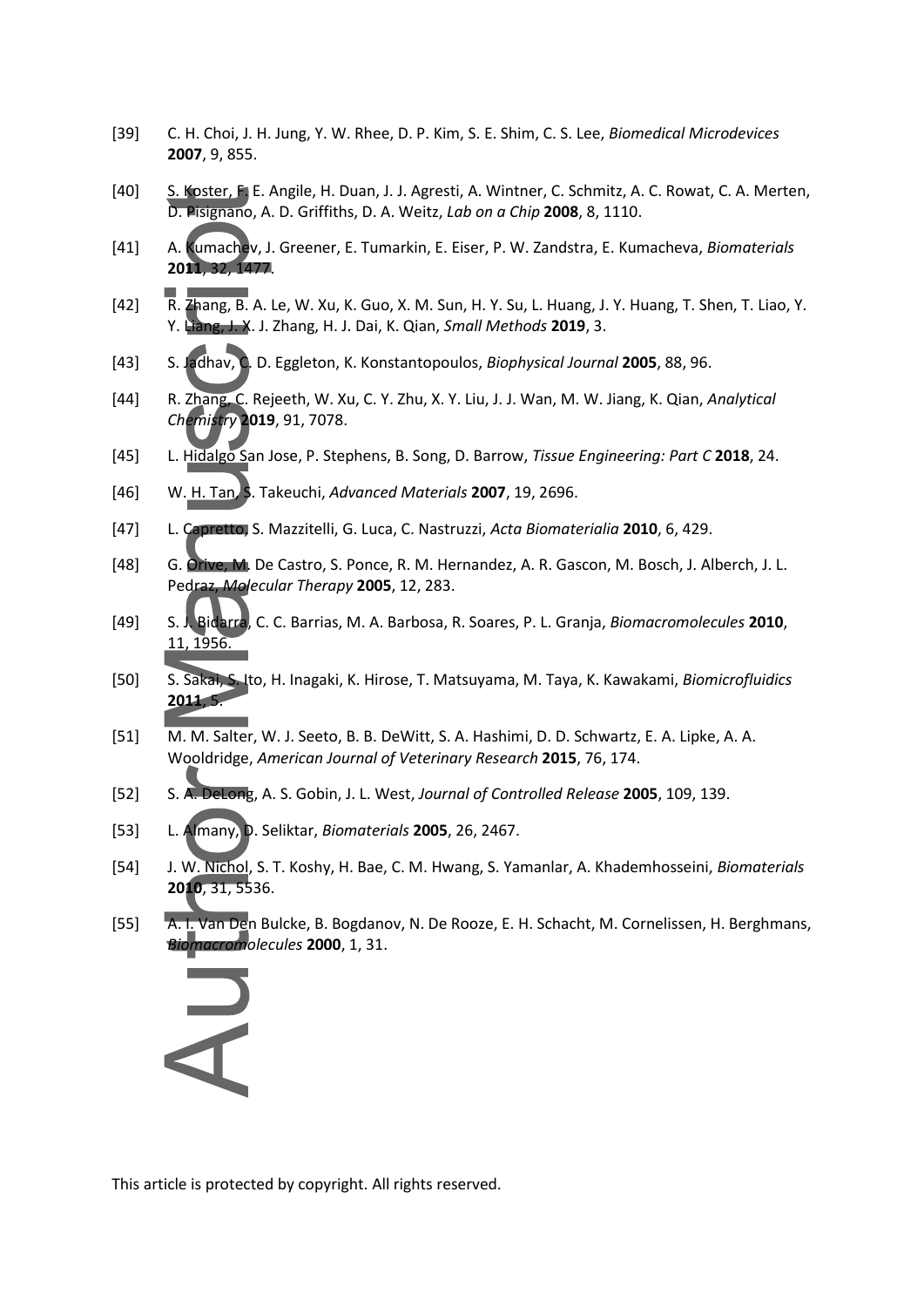

**Figure 1.** Microfluidic encapsulation platform using a novel custom design and device molding technique enables production of uniform hydrogel microspheres with a wide range of diameters. A) Schematic of the microfluidic encapsulation platform. B) Setup of the microfluidic encapsulation platform in a biosafety cabinet. Microsphere production video is shown in **Video S1** (Supporting Information). C) 3D printing of the jig. The jig helps with consistent, low-cost, and scalable production of microfluidic devices. Design of the jig is shown in Figure S1 (Supporting Information). D) The printed reusable jig holds the assembly of the channels together. The T-junction and the channels are molded with Teflon tubes and metal wires, enabling quick fabrication of prototypes for ready testing and design iteration, which is beneficial for understanding the fluid dynamics during microsphere production. E) PDMS microfluidic device after curing and channel mold removal. F) T-junction of the microfluidic device with precursor inlet on top and mineral oil inlet from bottom. The restriction segment for stabilization of the precursor/oil interface is indicated by an asterisk. (G-J) Hydrogel microspheres with a wide range of diameters (from 300 µm to 1100 µm) can be produced using the microfluidic encapsulation platform. The diameters of microspheres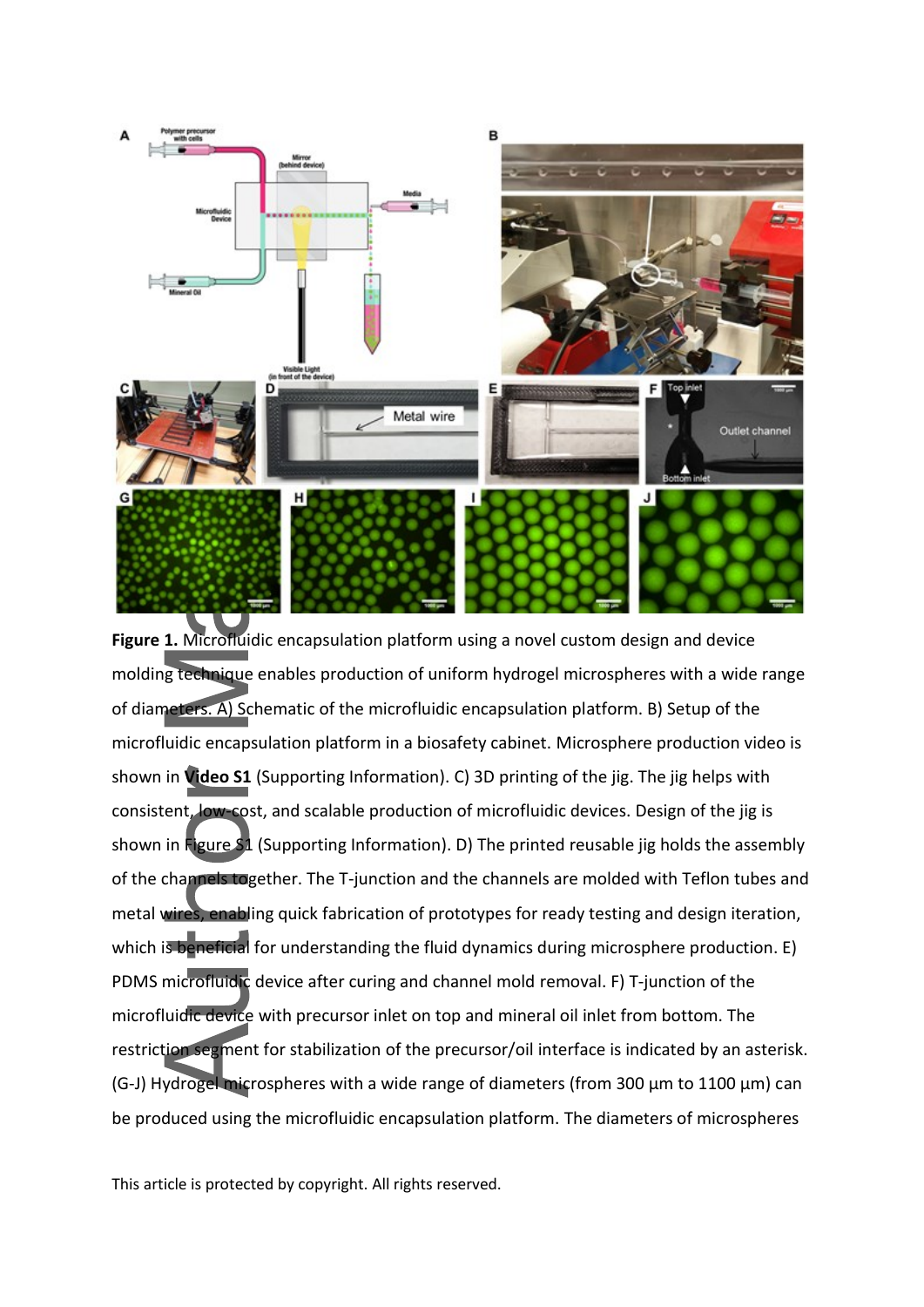shown in the figures are  $312 \pm 13$ ,  $473 \pm 15$ ,  $723 \pm 7$ , and  $1008 \pm 47$  µm respectively (n>20 microspheres per condition, experimental parameters are included in the Experimental Section). The hydrogel microspheres are shown in fluorescent green due to the Eosin Y used during photocrosslinking.



**Figure 2.** Microspheres were able to be formed using a range of photocrosslinkable hydrogel materials. Porous structure of the hydrogel scaffolds shown by SEM of (A) GelMA microspheres (100x), (B) PF microspheres (1000x), (C) GelMA microspheres (1000x), and (D) PEGDA microspheres (1000x). (E-F) Compression testing was used to assess elastic moduli of the microspheres. Compression testing video is shown in **Video S2** (Supporting Information). G) Elastic moduli of PF, GelMA, and PEGDA were found to be 127.3±24.4 Pa, 1894±257 Pa, and 31,800±5,280 Pa respectively (n=3 separate measurements for each material). Elastic moduli were found to be significantly different between different materials (\*p<0.05).

Nur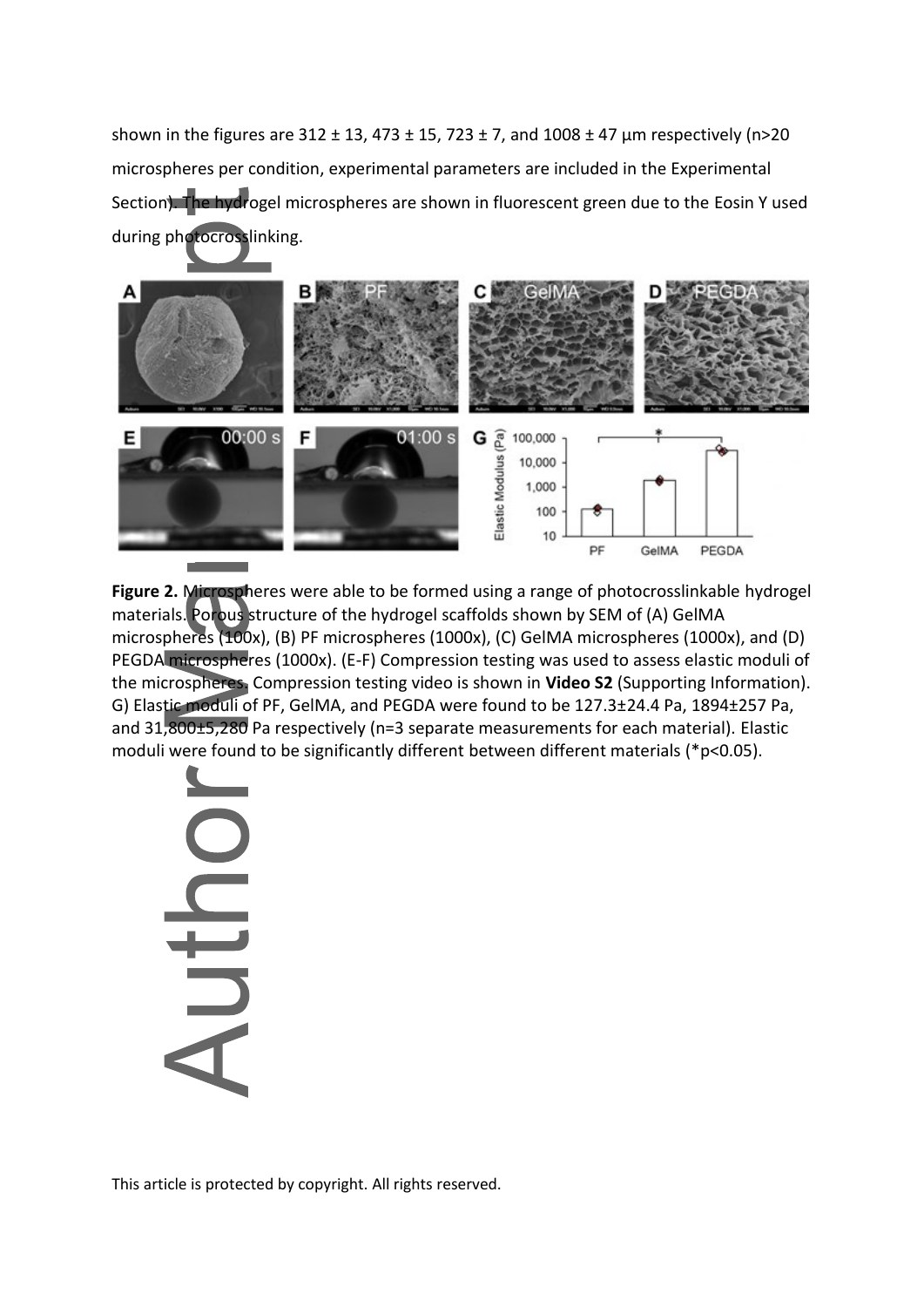

**Figure 3.** Microfluidic device provides tight control over microsphere diameter. A) Hydrogel precursor to oil flow rate ratio and outlet channel diameter are critical in determining microsphere diameter. By changing the flow ratio or the outlet channel diameter, the size of microspheres can be adjusted. Diameters were found to be significantly different between all pairs ( $p < 0.05$ , n>78 microspheres per condition). B) Roundness (above 0.95) was maintained under all conditions. (C-F) The change of microspheres in size under different experimental conditions shown by fluorescent images.

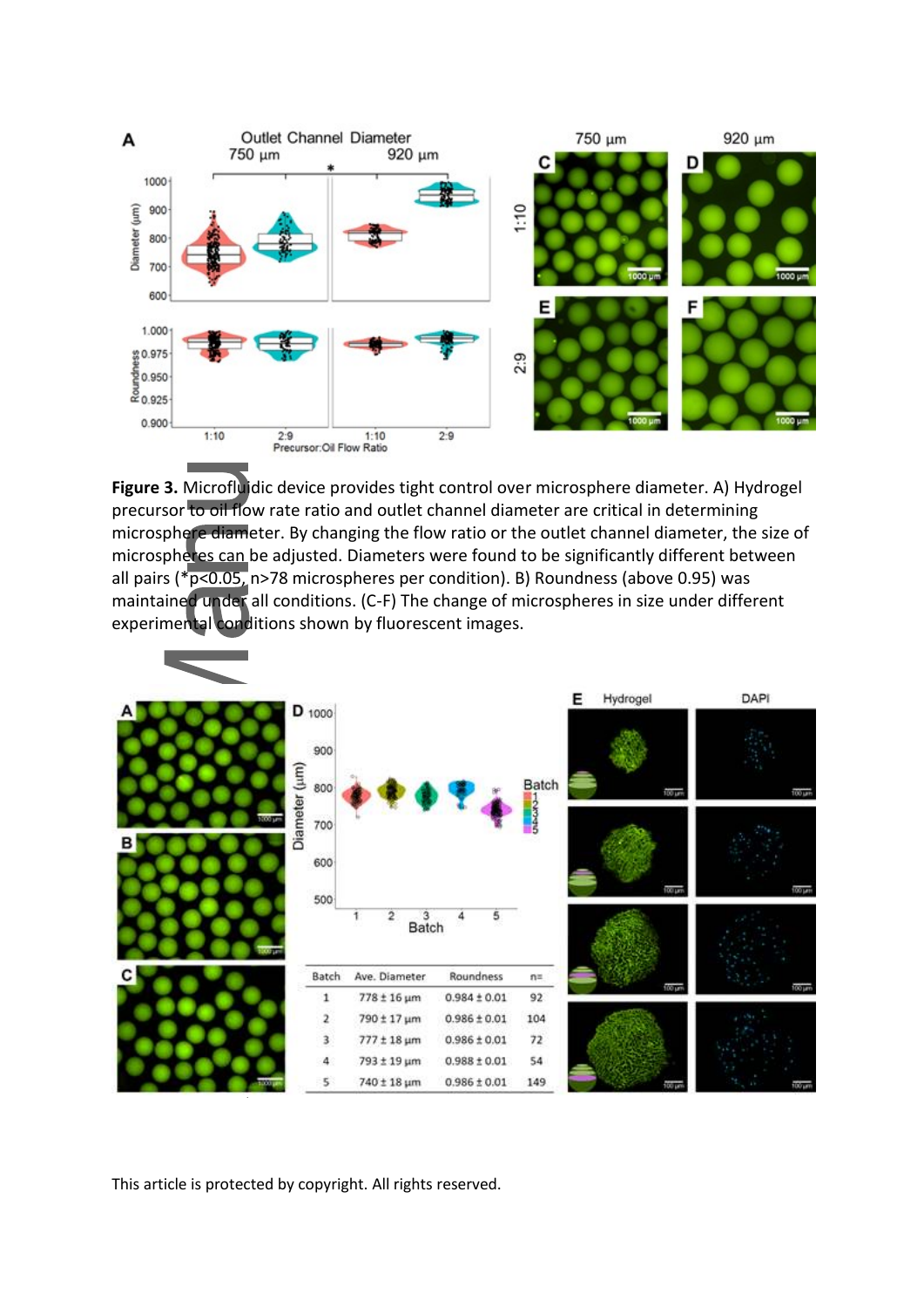**Figure 4.** Microfluidic encapsulation platform enables high uniformity of microspheres both between and within batches. (A-C) PF microspheres with encapsulated horse ECFCs from 3 separate batches. D) Tight control of microsphere size and shape was achieved by the microfluidic encapsulation platform within and between batches (n>54 microspheres per batch). Microsphere average diameter ranged from 740 μm to 793 μm between batches with low variance within each batch. The roundness was above 0.980 with the standard deviation of 0.01 for all batches. E) Cell distribution throughout the microsphere post-encapsulation shown by cryosections of ECFC microspheres. Hydrogel structure visualized in green (Eosin Y), nuclei in blue (DAPI). Inset schematic shows slice location based on measured diameter (Pink).



**Figure 5.** Uniform microspheres with high cell densities can be fabricated for a range of cell types using the microfluidic encapsulation platform. Phase contrast images of (A) hiPSCs (25 million cellsmL<sup>-1</sup>) (B) horse ECFCs (10 million cells mL<sup>-1</sup>), and (C) MCF7 breast cancer cells (20 million cells mL<sup>-1</sup>) encapsulated in PF microspheres. Encapsulation of single cells (ECFCs, MCF7 cells) and cell clusters (hiPSCs) was readily achievable; **Figure S2**A-B (Supporting Information) shows batch-to-batch comparisons for each cell type. D) Diameters of hiPSCs, horse ECFC, and MCF7 microspheres are  $878 \pm 29$  μm,  $957 \pm 31$  μm, and  $939 \pm 26$  μm (n>20 microspheres for each cell type). Microsphere diameter was found to differ significantly between cell types (\*p<0.05), possibly as a result of differences in cell size, cell encapsulation density, and pre-encapsulation cell dissociation method (clusters versus single cells). High degree of roundness (above 0.95) was maintained for all cell types. E) All tested cell types maintained high viability post encapsulation within PF microspheres (Live Green: Calcein AM, Dead Red: Ethidium homodimer).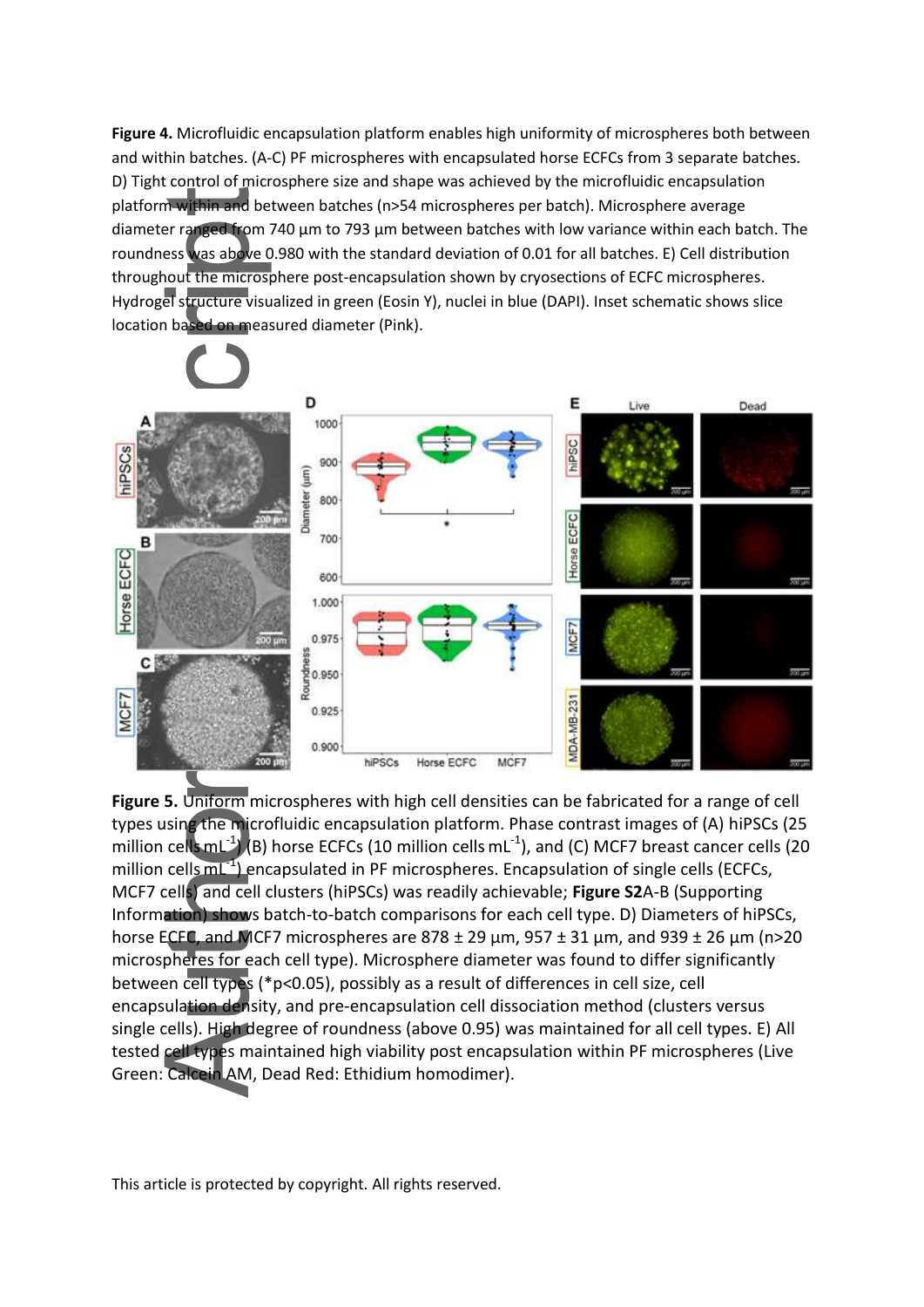

**Figure 6.** ECFCs maintained their highly proliferative phenotype post-encapsulation in PF microspheres. (A-B) Outgrowth of ECFCs from microspheres indicating high proliferative capability was maintained post encapsulation. C) The elastic modulus of microspheres with horse ECFCs have significantly increased from 142 ± 10 Pa on day 1 to 354 ± 62 Pa on day 3 (\*p<0.05, n>4 microspheres per condition). Changes in elastic modulus were also measured for microspheres with cancer cells and hiPSCs (results shown in Figure S2C, Supporting Information). (D-E) ECFCs remodeled the microsphere size and shape during culture. Similar cellular activities were observed over time on multiple batches of ECFC-laden microspheres cultured over a month (shown in Figure S3, Supporting Information). (F-G) Encapsulated ECFCs remained proliferative within the microspheres as shown by the expression of cell proliferation marker Ki67 (Blue: DAPI, Magenta: Ki67).



**Figure 7.** Encapsulated cells were able to be cultured for an extended time postencapsulation. (A-C) Increasing colony outgrowth of cancer cells from MCF7 microspheres,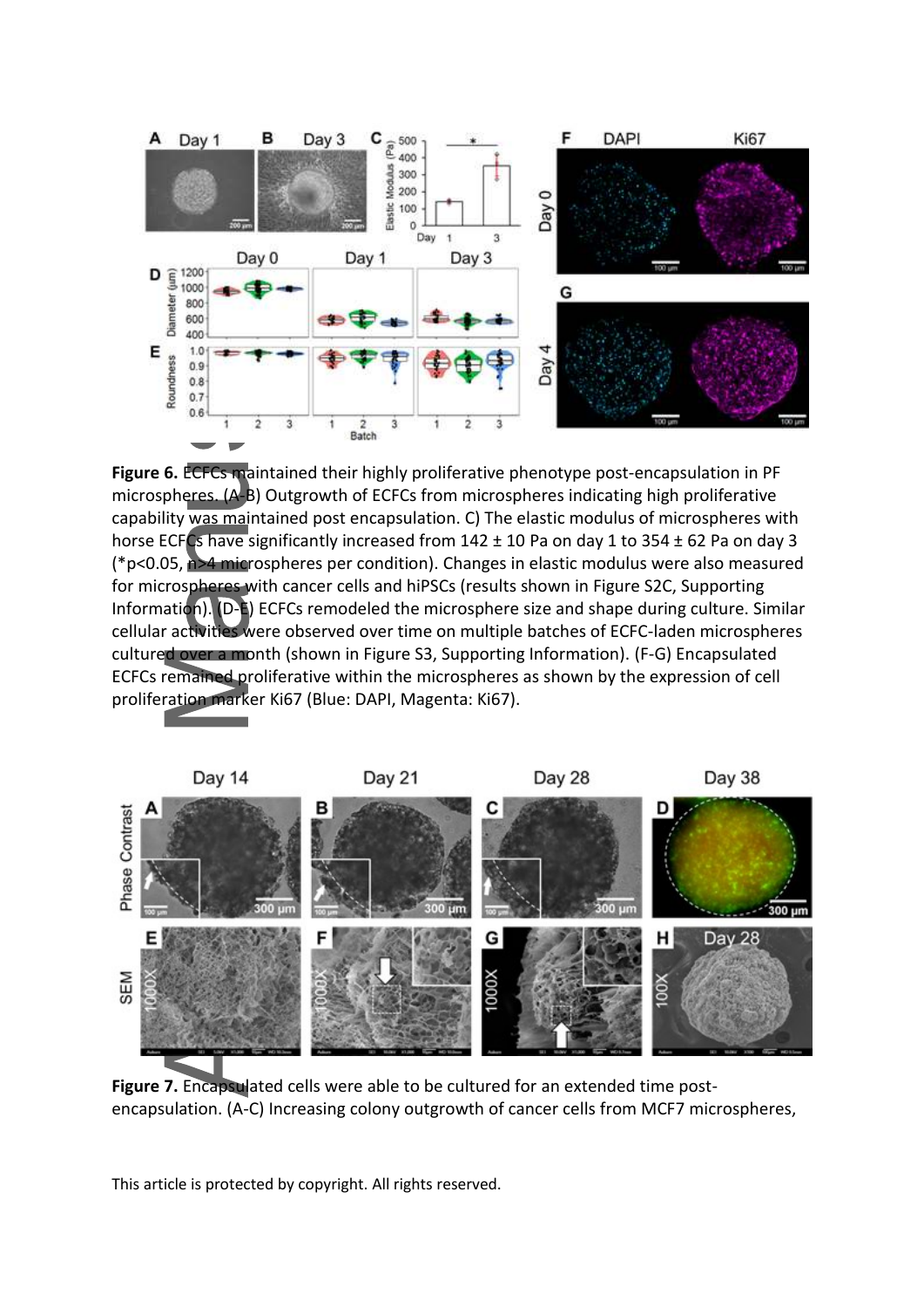indicating proliferation of cells during long-term culture. Initial microsphere boundaries are indicated by a dashed line. D) Encapsulated MDA-MB-231 cells maintained high viability for a long-term. Viability assay was conducted on day 38 post-encapsulation (Live Green: Calcein AM, Dead Red: Ethidium homodimer). Separate live, dead, and nuclei images are shown in **Figure S4** (Supporting Information). (E-H) SEM images of MCF7 microspheres with magnification of 1000x and 100x. Cancer cell colonies are indicated by arrows.



**Figure 8.** Summary of the advantages of the established microfluidic encapsulation platform.

**Table 1.** Cells encapsulated with high densities.

| Cell Type   | Initial Cell<br>Concentration                     |              | Diameter Roundness | Potential<br>Applications |
|-------------|---------------------------------------------------|--------------|--------------------|---------------------------|
|             | Used                                              | $(\mu m)$    | (CV)               |                           |
|             | $\mathbf{x}$ 10 <sup>6</sup> cells<br>$mL^{-1}$ ] | (CV)         |                    |                           |
|             |                                                   |              |                    |                           |
| <b>ECFC</b> | 10                                                | $957 \pm 31$ | $0.98 \pm$<br>0.01 | Cell delivery             |
|             |                                                   | (0.03)       |                    |                           |
|             |                                                   |              | (0.01)             |                           |
| hiPSC       | 25                                                | $878 \pm 29$ | $0.98 \pm$         | Stem cell                 |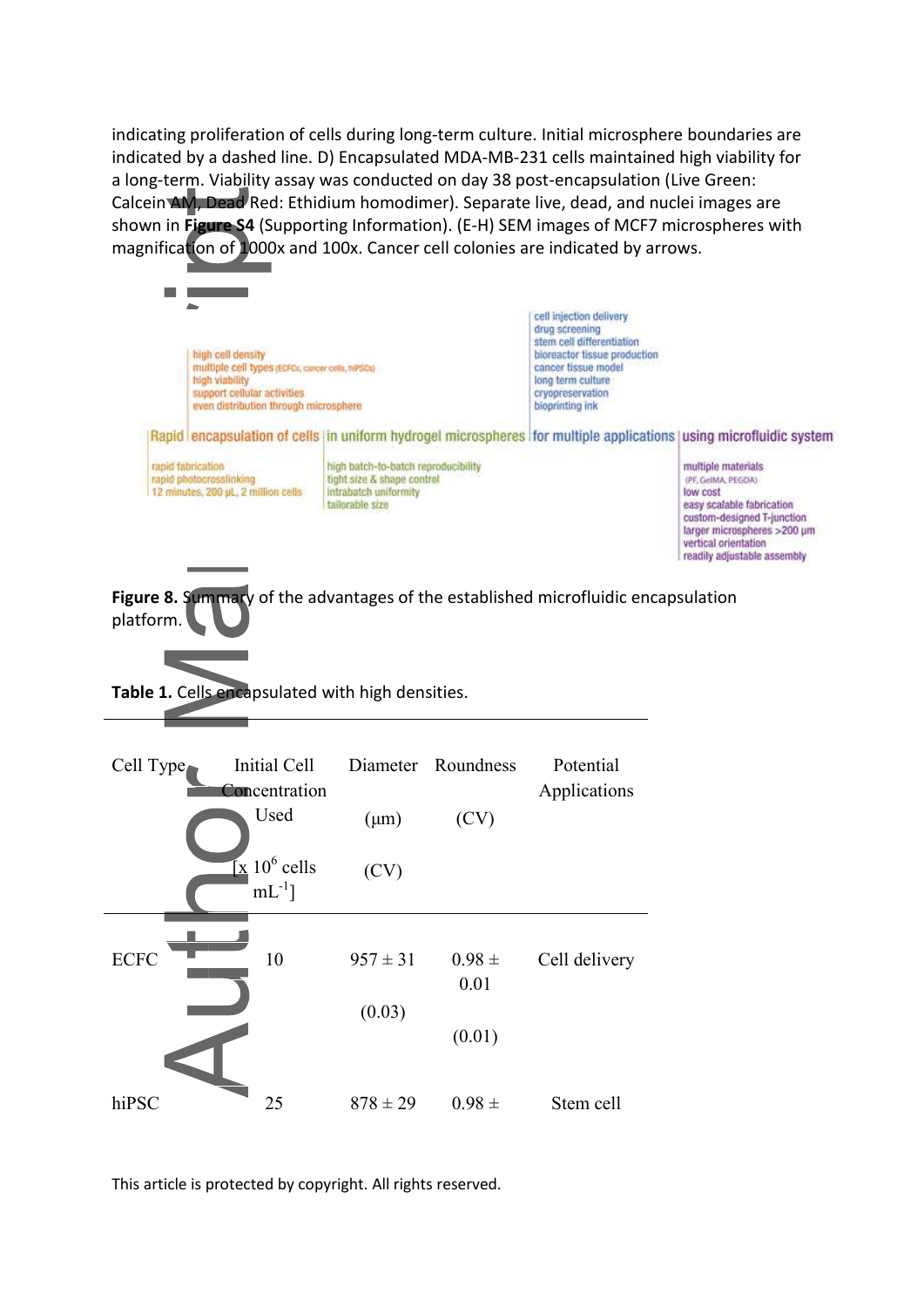

**Table 2.** Comparison of established microfluidic platform attributes to existing cell-laden microsphere production systems.

| Production<br>method<br>(References)  | Microfluidic<br>(This<br>manuscript)                    | Microfluidic<br>[15, 45, 46, 47] | Nozzle-based<br>droplet<br>generator<br>[48, 49] | Microfluidic<br>[41, 50]     | Microfluidic<br>[18, 19]     |
|---------------------------------------|---------------------------------------------------------|----------------------------------|--------------------------------------------------|------------------------------|------------------------------|
| Crosslinking<br>method                | Photo                                                   | Chemical                         | Chemical                                         | Thermal                      | Photo                        |
| Rapid<br>crosslinking                 | $++$                                                    |                                  |                                                  |                              | $\ddot{}$                    |
| Junction<br>design                    | Modified T-<br>junction with<br>vertical<br>orientation | T-junction/<br>Flow focusing     | n/a                                              | T-junction/<br>Flow focusing | T-junction/<br>Flow focusing |
| Rapid/simple<br>device<br>fabrication | ÷<br>(Molding)                                          | (Photolithography)               |                                                  | (Photolithography)           | (Photolithography)           |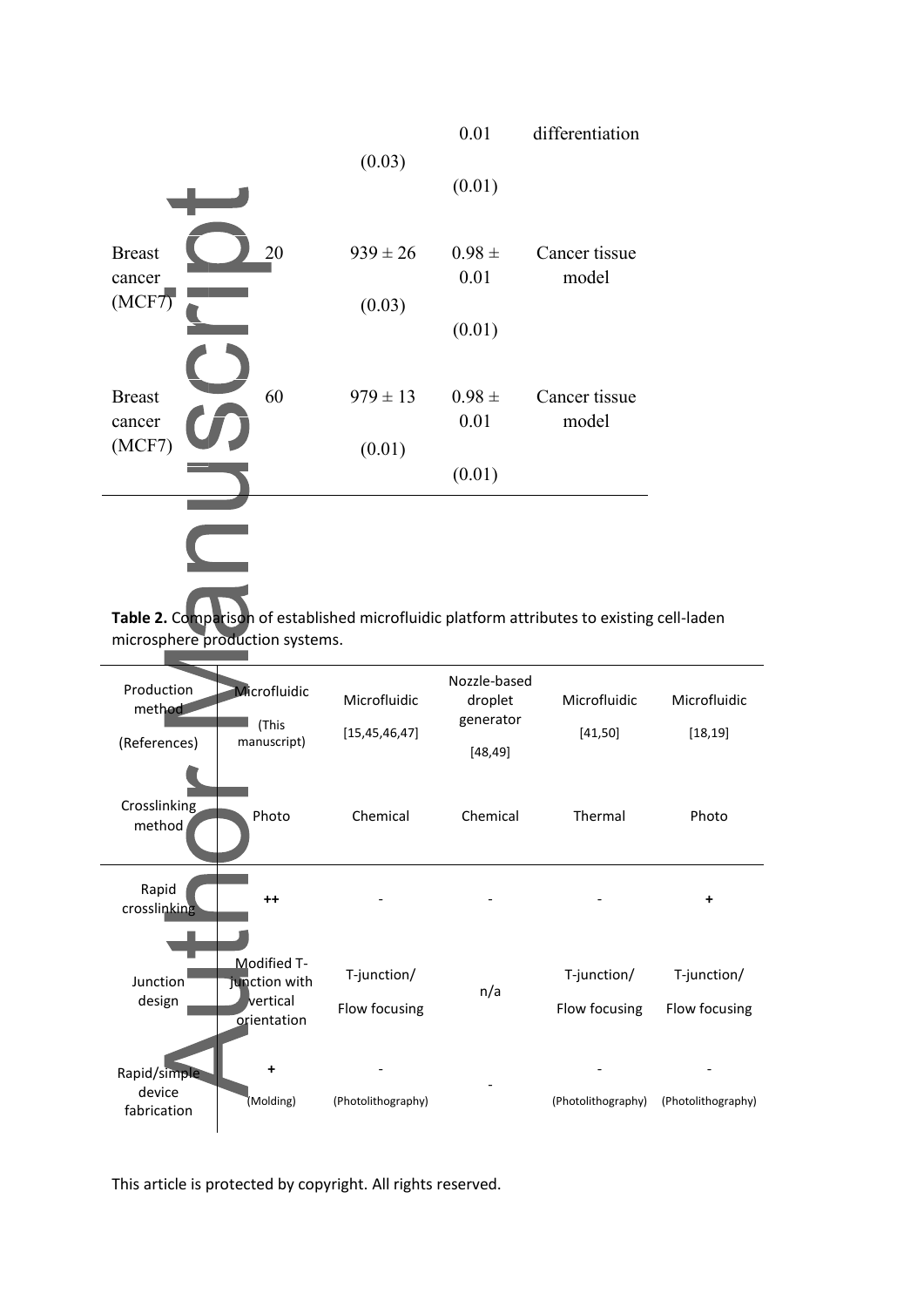

Title: Rapid production of cell-laden microspheres using a flexible microfluidic encapsulation platform



**A novel microfluidic encapsulation platform** is designed and used for rapid production of highly uniform cell-laden hydrogel microspheres with high cell densities and a wide range of sizes, which cannot be achieved using traditional microfluidic chips. With all the features, the resulting microspheres advance the ability to use tissue microspheres for downstream applications including regenerative medicine.